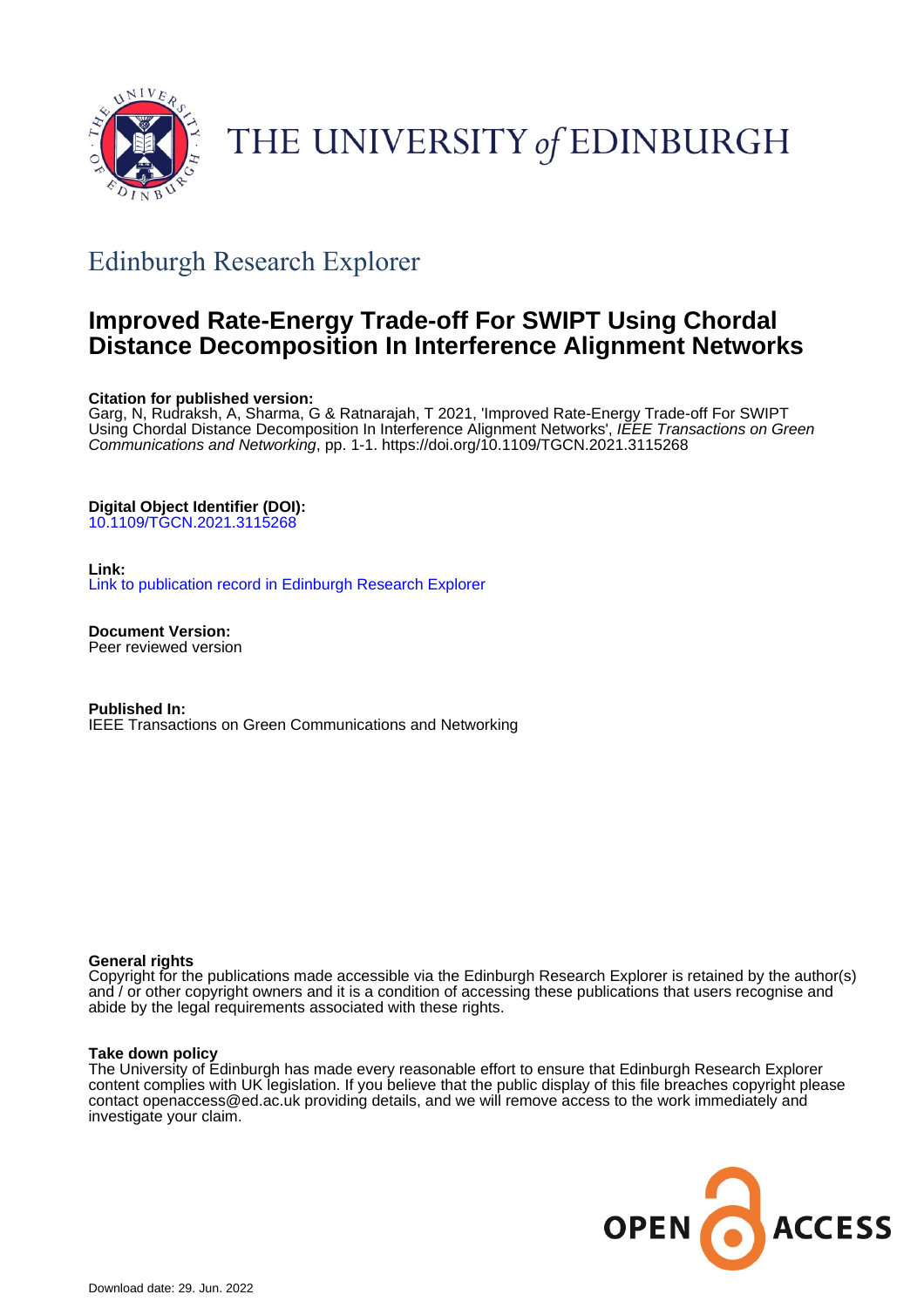# Improved Rate-Energy Trade-off For SWIPT Using Chordal Distance Decomposition In Interference Alignment Networks

Navneet Gar[g](https://orcid.org/0000-0001-8535-7663)**o**, Avinash Rudraksh, Govind Sharma, Tharmalingam Ratnarajah

#### Abstract

This paper investigates the simultaneous wireless information and power transfer (SWIPT) precoding scheme for K-user multiple-input-multiple-output (MIMO) interference channels (IC). In IC, interference alignment (IA) schemes provide optimal precoders to achieve full degrees-of-freedom (DoF) gain. To study a trade-off between harvested energy and sum rate, the transceiver design problem is suboptimally formulated in literature via convex relaxations, which is still computationally intensive, especially for battery limited nodes running on harvested energy. In this paper, we propose a systematic method using chordal distance (CD) decomposition to obtain the balanced precoding, which achieves the improved trade-off. Analysis shows that given the nonnegative value of CD, the achieved harvested energy for the proposed precoder is higher than that for perfect IA precoder. Moreover, energy constraints can be achieved, while maintaining a constant rate loss without losing DoFs via tuning the CD value and splitting factor. Simulation results verify the analysis and add that the IA schemes based on max-SINR or mean-squared error are better suited for SWIPT maximization than subspace or leakage minimization methods.

#### Index Terms

Chordal distance; interference alignment; power splitting; rate-energy trade-off; Simultaneous wireless information and power transfer (SWIPT).

#### I. INTRODUCTION

In wireless networks, energy consumption is one of the major issues due to increasing number of devices and the need for environment protection [1]. Green communications have attracted

N. Garg and T. Ratnarajah are with The University of Edinburgh, UK. A. Rudraksha and G. Sharma are with Indian Institute of Technology Kanpur, India. E-mails: {ngarg@ed.ac.uk, avinash.rudraksha@gmail.com, govind@iitk.ac.in, t.ratnarajah@ed.ac.uk}.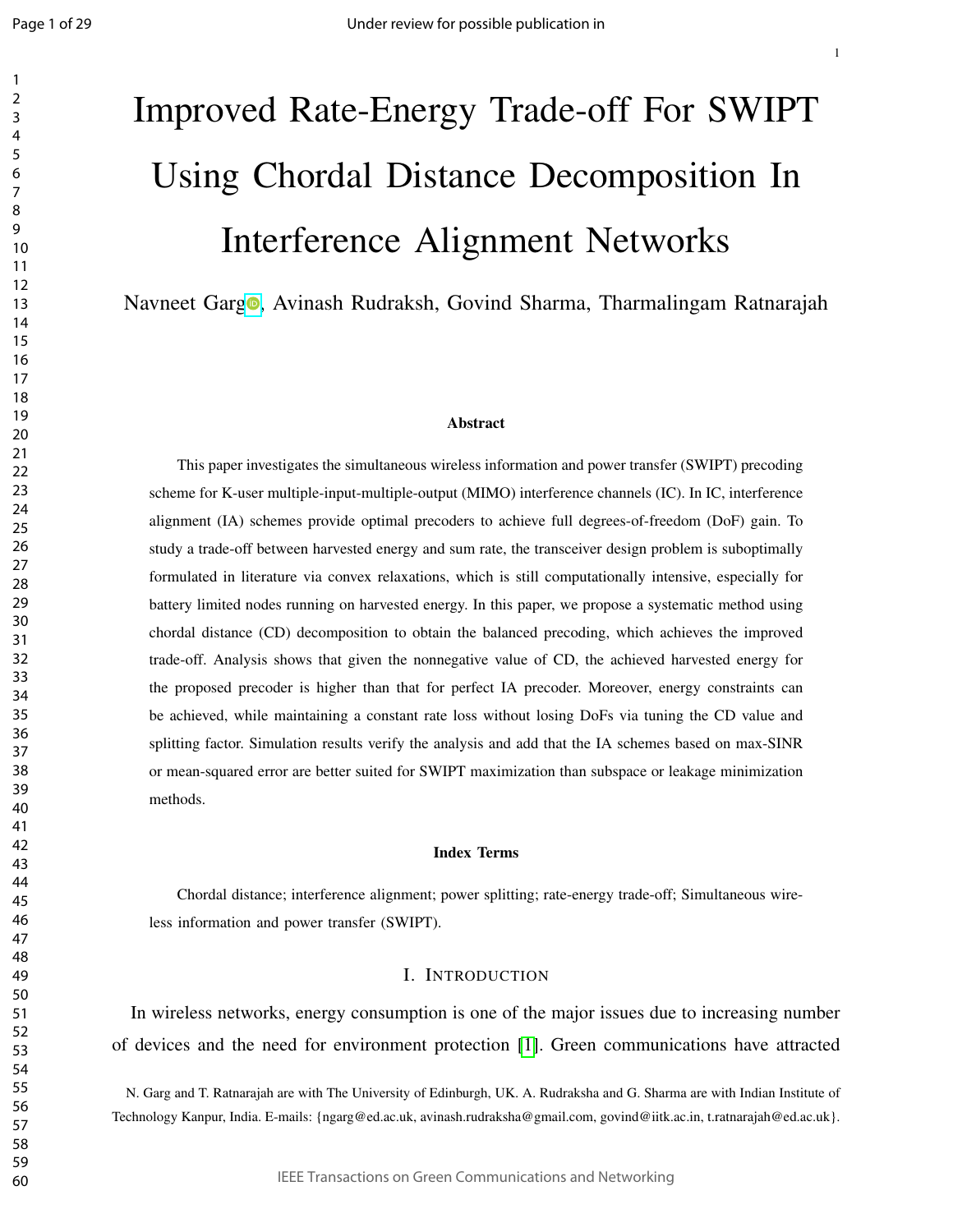much interest from academia and industry. In the past few years, wireless energy harvesting (EH) has emerged as an important method to achieve green wireless communications [2]. In EH, the energy collected from the ambient environment can be utilized as a power supply for selfsustained wireless nodes [3], [4]. Since radio frequency (RF) signals carry energy, these signals can act as a new source for EH. Wireless power transfer (WPT) is becoming an important segment in future wireless communications. The experimental results in [5] show that a few microwatts of RF power can be harvested from broadcasting signals of TV stations, which are even located at several kms away. Thus, wireless EH system can be employed for energy constrained devices, implantable sensors, and smart wearables [6]. On the other hand, since RF signals also carry information in wireless networks, simultaneous information and power transfer (SWIPT) technology have attracted great research interests [7]–[11]. Some pioneering works on SWIPT have been done in [12], [13], where the rate-energy region has been characterized for single antenna point-to-point system. In [14], for multiple-input-multiple-output (MIMO) broadcast network, dedicated EH and information decoding (ID) receivers are used. The time switching duration (in time-division access) or power splitting (PS) ratio (in frequency-division access) is computed using iterative convexified algorithm in [15]. [16] proposes the quantized CSI feedback to improve EH, and derives the trade-off between EH duration and ID.

Further, for interference channels (ICs), interference is one of the most fundamental and challenging aspects. Regarding interference cancellation, from the last decade, interference alignment (IA) has emerged as a promising solution for MIMO wireless networks. Under certain conditions, IA has been shown to be degree of freedom (DoF) optimal for ICs [17]. In IA, the precoders at the sources and the decoders at the destinations are employed to align and cancel the interfering signal from other users [17]. To design these IA precoders and decoders, several iterative algorithms have been investigated in the literature, such as signal-to-interference-plusnoise-ratio (SINR) maximization, leakage minimization [18], [19], mean squared error (MSE) minimization [20], [21], alternating minimization [22], etc. These IA algorithms assume channel state information (CSI) available at the sources to compute the IA precoders. In frequency division duplexed (FDD) systems, this information is obtained at the sources using CSI feedback either in quantized or in analog form [23]–[27]. In quantized CSI feedback, the linear rate scaling is maintained at a given signal-to-noise-ratio (SNR), only if the number of bits are scaled proportional to SNR [26], [28]–[30]. For analog feedback, a constant rate-loss has been observed at medium-to-high SNR regime, i.e., without any loss of DoFs.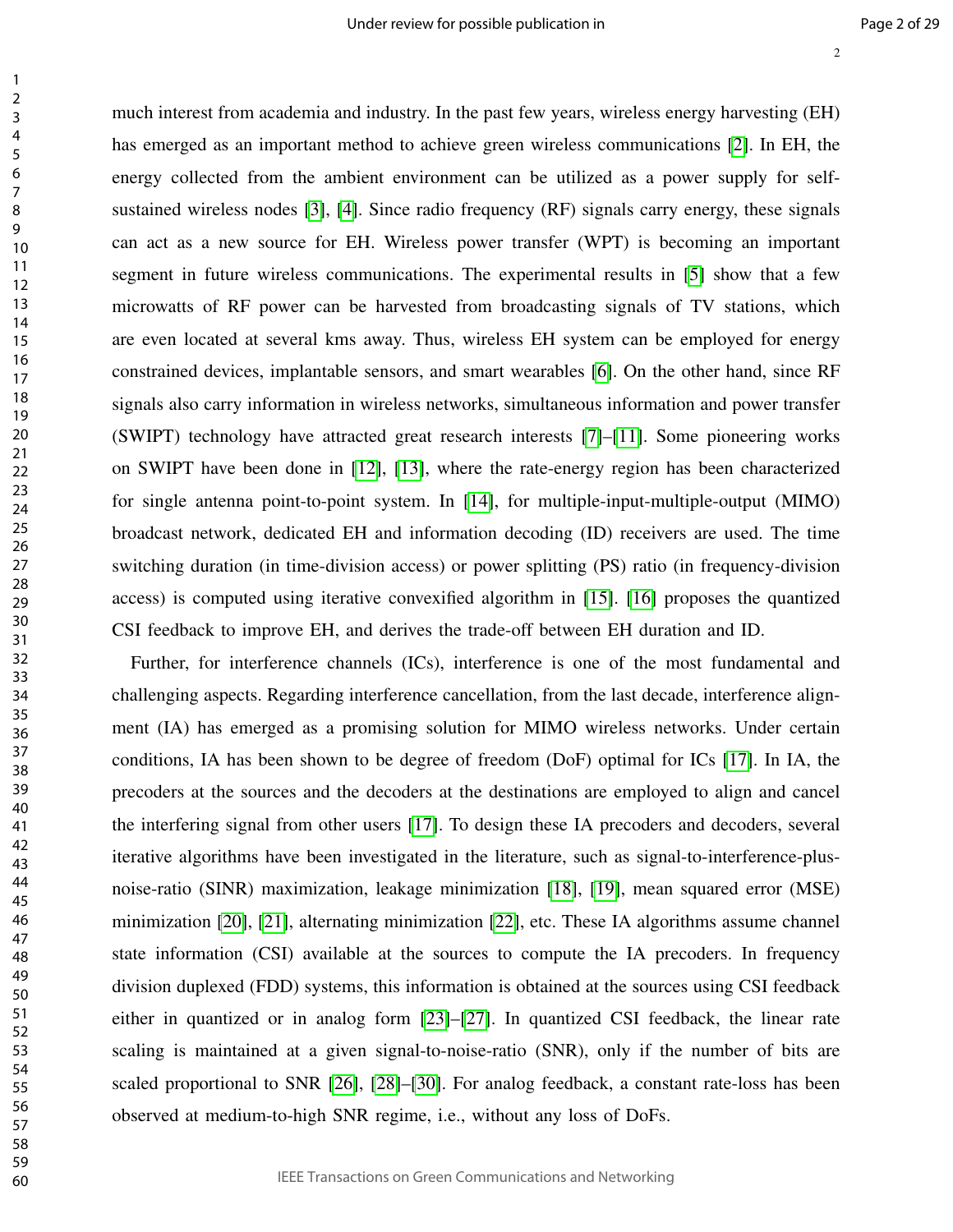Next, for IA networks, the interference component is canceled at each receiver to separate out the desired signal. However, before interference nulling, the received signal can be split, and the interference power can be utilized for harvesting energy. A review of SWIPT schemes is given as follows. In [31] with 2-users IC, different possible transmission strategies are defined for time-switching (TS) receivers. [32] collaboratively obtains the optimal TS duration for 2-user IC, which is further extended to  $K$ -users via introducing user-groups. In [33] for multipleinput-single-output (MISO) IC, PS ratio and power allocation is obtained to show that maximal ratio transmission (MRT) based precoding outperforms zero-forcing (ZF) in terms of EH. [34] improves harvested energy and its consumption problem via power allocation, while keeping fairness among users. In [35], [36], antenna selection is used for EH improvements. In [37], an upper bound on EH is derived. In [11], [38], semi-definite relaxation technique is leveraged to obtain suboptimal solutions via convexifying the joint transceiver design problem. In [1], power splitting algorithm is proposed to maximize a linear-sum of rate and energy objectives, where the coefficient of the linear-sum decides the weight of these objectives.

#### *A. Contributions*

In this paper, a systematic precoding approach for SWIPT maximization is investigated for the K-user MIMO-IC. From the above review, it can be noted that in IA-SWIPT literature, authors have posed the optimization problem as a linear sum of sum rate and harvested energy, and suboptimum solution have been computed convex relaxation tools [11], [38]. In this work, using chordal distance (CD) decomposition, a systematic method is presented to obtain the balanced precoding, which improves the trade-off between sum rate and harvested energy. The proposed precoder, which is the key for the rate-energy trade-off, can be obtained for the maximum harvested energy, or to get the maximum sum rate via tuning the value of chordal distance. EH analysis shows the guaranteed improvement of energy for the proposed formulation. Simulation results for different IA methods have been compared. These results show that the IA methods utilizing direct channels, such as MMSE and max-SINR algorithms, provide the better harvested power than that of the IA methods, which does not utilize direct channels in the precoder design including subspace method or leakage minimization algorithm. Analog feedback automatically chooses the chordal distance, which provides better EH and linear sum rate scaling at high SNR. On the other hand, with quantized feedback, increasing the size of codebook increases harvested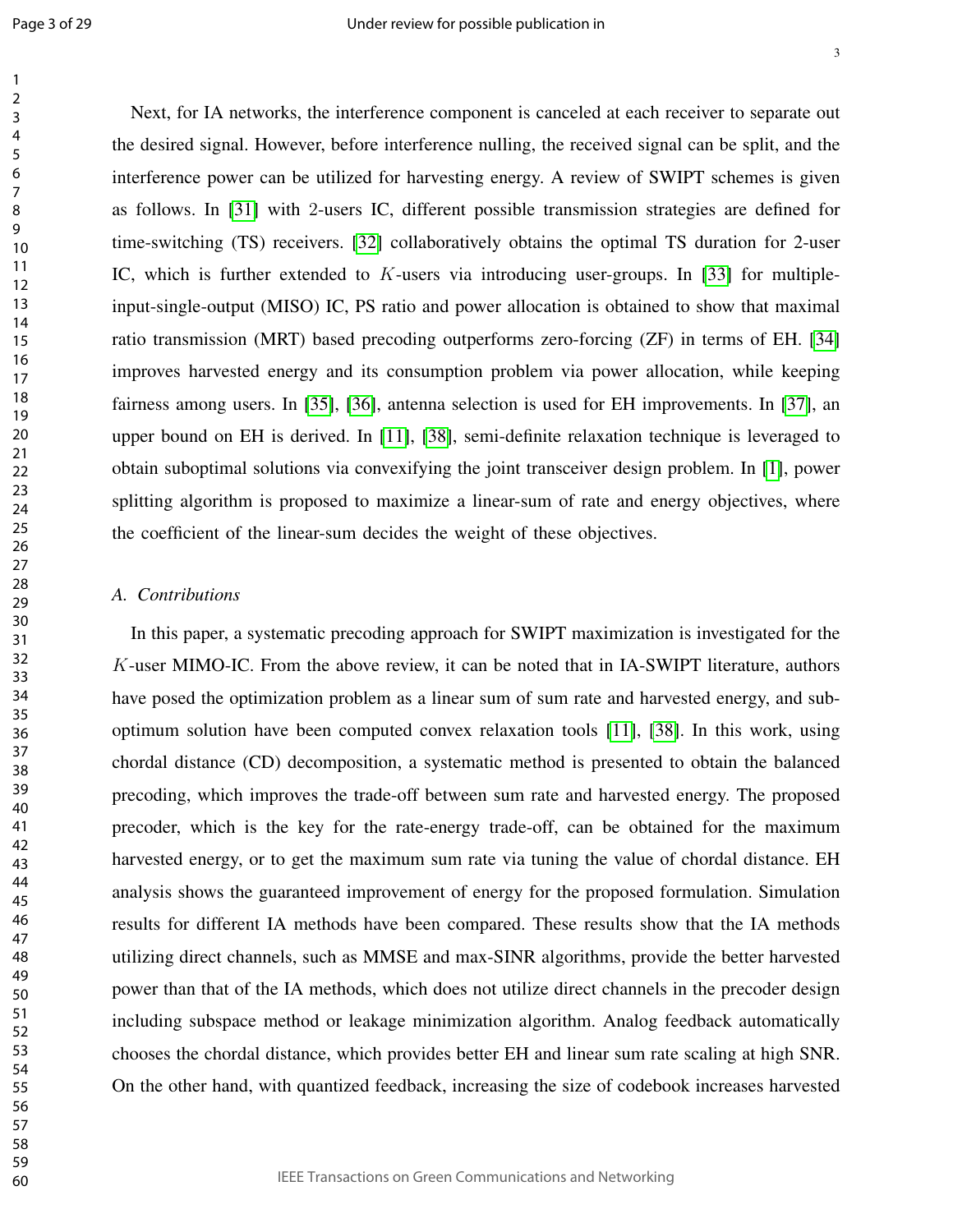energy, while suffering DoF losses. In summary, the contribution of this paper can be listed as follows:

*1) Rate energy balanced precoding:* First, the maximum harvested energy achievable is obtained using the precoders  $V^{EH}$ , which defines the upper limit achievable on EH. Then, we systematically derive the balanced precoding scheme to improve SWIPT trade-off using CD decomposition. Beyond the upper limit i.e., when the CD value between IA and the proposed precoder is chosen greater than the CD value between the IA precoder and  $V^{EH}$ , the precoder  $V^{EH}$  provides the better sum rates. It is also worth noting that the proposed method is much computationally efficient, as compared to semi-definite programming.

*2) Simple parameter design for constant rate loss:* We analyze the upper and lower bounds on the harvested energy. Tuning CD and PS ratio, the trade-off between sum rate and harvested energy for IA networks can be observed. Further, the cases of analog and quantized feedback are analyzed, where the CD value is automatically set based on the feedback transmission power in the analog feedback, and based on the size of codebook in the quantized feedback. In both cases, harvested energy is shown to improve than that in the case of IA precoder. Moreover, it is shown that it is possible to obtain constant rate loss (i.e., linear sum rate scaling with respect to SNR), while achieving the desired harvested energy threshold.

*3) Which is the best IA scheme for harvesting? :* Simulation results verify the improvements and limits of balanced precoder via the plots for rate-energy regions, and show that MSE based IA schemes are better suited for SWIPT trade-offs than subspace or leakage minimization schemes. Both analog and quantized feedback improves the harvested energy, while achieving a constant rate loss in the former case, and getting the rate loss proportional to codebook size in the latter case.

*Organization:* The interference channel model is given in section II. The next sections III and IV present energy optimized precoding and the proposed balanced precoding, followed by the the cases of analog and quantized feedback in section V. Simulation results are presented in Section VI. Section VII concludes the work.

*Notations:* Scalars, vectors and matrices are represented by the lower case (a), lower case bold face (a) and upper case bold face (A) letters respectively. Conjugate, transpose, Hermitian transpose and Kronecker product of matrices are denoted by  $(\cdot)^*, (\cdot)^T, (\cdot)^{\dagger}$  and  $\otimes$  respectively.  $\mathcal{CN}(\mu, \mathbf{R})$  represents a circularly symmetric complex Gaussian random vector with mean  $\mu$ and covariance matrix R. The notations  $\|\cdot\|$  and  $\|\cdot\|_F$  denote the  $l_2$  norm and Frobenious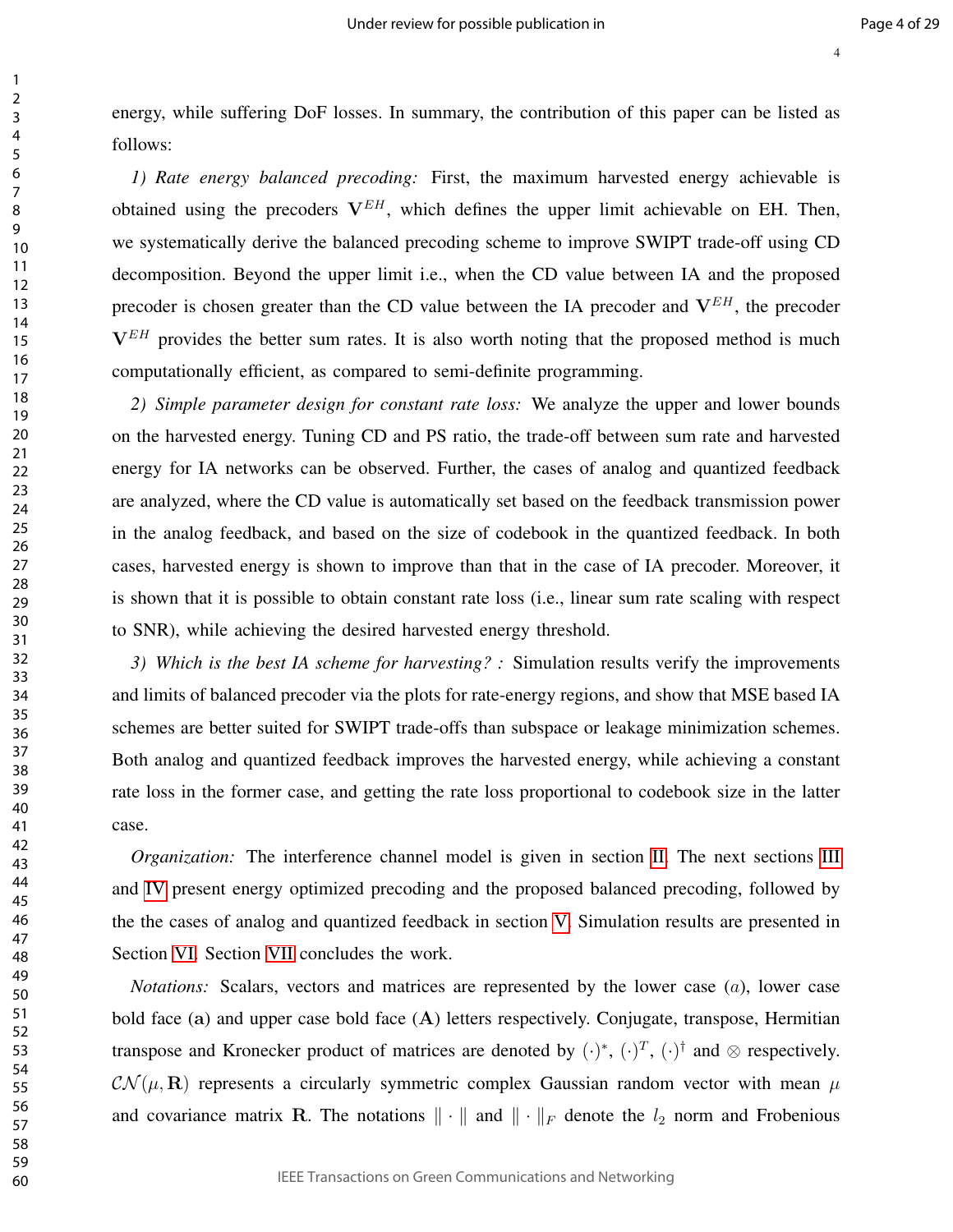norm. vec(X) denotes the column-wise vector representation of matrix X.  $\mathcal{D}(A_i)$  denotes a block diagonal matrix with matrices  $A_i$  as its block diagonal components.  $\mathbb{O}(X)$  denotes the orthonormal part of the QR decomposition of X [20]. X is unitary means  $XX^{\dagger} = X^{\dagger}X = I$ .  $\lambda_{\max}(\mathbf{A}), \nu_{\max}(\mathbf{A}), \nu_{1:d}(\mathbf{A})$  denote the maximum eigenvalue, the corresponding eigenvector of A, and the matrix with columns being the eigenvectors corresponding to d-largest eigenvalues.  $\delta_{ij}$  is Kronecker delta, which takes value 1 when  $i = j$  and 0 otherwise.

#### II. SYSTEM MODEL

Consider an IA-feasible MIMO interference channel [39]–[41] with  $K$  users. Each user pair has  $M$  transmit antennas,  $N$  receive antennas and  $d$  independent data streams to be communicated. This system is represented by the notation  $(M \times N, d)^K$  [39]. Let  $\mathbf{x}_k$  of size  $d \times 1$  denote the transmit vector of the  $k^{th}$  user, distributed as  $\mathcal{CN}(\mathbf{0}, p_k \mathbf{I}_d)$  with power  $p_k = \frac{P_k}{d}$  $\frac{\partial^2 k}{\partial x^2}$ , where  $P_k = \text{tr} \left( \mathbb{E} \left\{ \mathbf{x}_k \mathbf{x}_k^\dagger \right. \right.$  $\begin{pmatrix} \dagger \ k \end{pmatrix}$  ,  $\forall k$ . The MIMO channel matrix between the  $j^{th}$  transmitter and  $k^{th}$  receiver is denoted by  $\mathbf{H}_{kj} \in \mathbb{C}^{N \times M}$ . The received signal at the  $k^{th}$  user is given as

$$
\mathbf{y}_k = \mathbf{H}_{kk} \mathbf{V}_k \mathbf{x}_k + \sum_{j \neq k} \mathbf{H}_{kj} \mathbf{V}_j \mathbf{x}_j + \mathbf{n}_k, \tag{1}
$$

where the precoder  $V_k = [\mathbf{v}_{k1}, \mathbf{v}_{k2}, \dots, \mathbf{v}_{kd}] \in \mathbb{C}^{M \times d}$  is an orthonormal matrix employed at the transmitter and satisfies the constraint  $\mathbf{v}_{ki}^{\dagger} \mathbf{v}_{kj} = \delta_{ij}$ ,  $\forall k, i, j$ . The quantity  $\mathbf{n}_k$  denotes zero mean additive white Gaussian noise (AWGN), distributed as  $\mathcal{CN}(\mathbf{0}, \sigma^2 \mathbf{I}_N)$ . The first term in the above equation represents the desired signal component, while the second and third terms correspond to the interference and noise components respectively.

#### *A. Information Decoding*

Each receiver adaptively splits the received signal into two flows, i.e., one part goes to the RF-EH circuits for energy storage, while the other part is converted to a baseband signal for information decoding. The received signal  $y_k$  is fed into a power splitting device with a power splitting ratio  $\rho_k \in [0, 1]$ , which denotes the portion of the received signal power assigned for ID, and the remaining  $(1-\rho_k)$  portion allocated for harvesting energy. Before ID, the split signal is further corrupted by additional circuit noise  $w_k$ , due to the non-ideal splitters, non-ideal RF-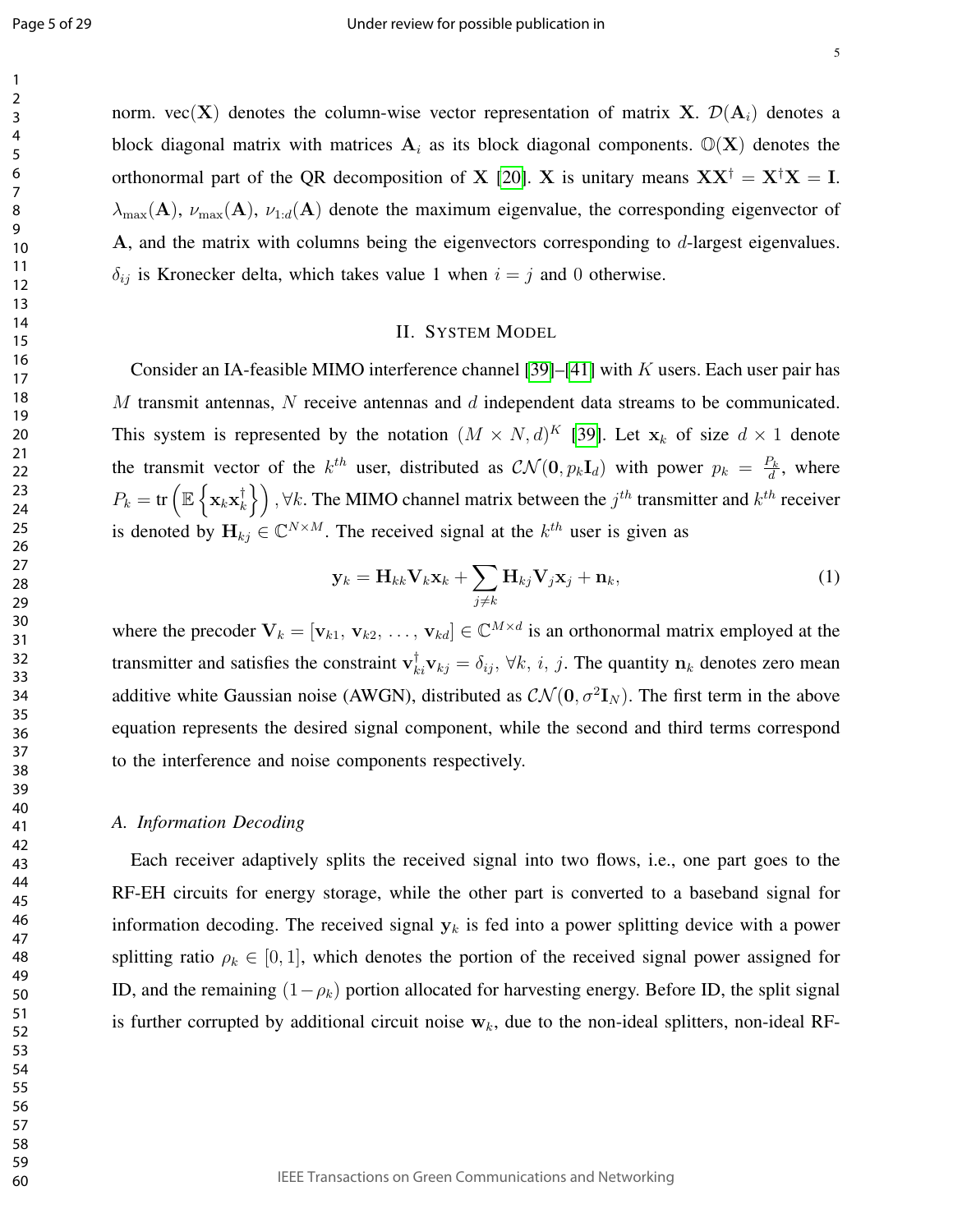to-baseband signal conversion, and thermal noise [11]. Therefore, after splitting, the signal for ID can be expressed as

$$
\mathbf{y}_k^{ID} = \sqrt{\rho_k} \mathbf{y}_k + \mathbf{w}_k, \tag{2}
$$

$$
= \sqrt{\rho_k} \left( \mathbf{H}_{kk} \mathbf{V}_k \mathbf{x}_k + \sum_{j \neq k} \mathbf{H}_{kj} \mathbf{V}_j \mathbf{x}_j + \mathbf{n}_k \right) + \mathbf{w}_k, \tag{3}
$$

where  $w_k \sim \mathcal{CN}(\mathbf{0}, \delta^2 \mathbf{I}_N)$  represents the power splitting circuit noise vector at receiver k. It can be noted that the above equation results in the effective noise of  $\mathbf{n}_k + \frac{\mathbf{w}_k}{\sqrt{\omega}}$  $\frac{\nu_k}{\overline{\rho_k}}\sim \mathcal{CN}\left(\mathbf{0},\sigma_{ID}^2\mathbf{I}_N\right),$ where  $\sigma_{ID}^2 = \sigma^2 \left( 1 + \frac{\delta^2}{\rho_k \sigma^2} \right)$  $\rho_k \sigma^2$ ). Further, the signal is processed via a linear receiver  $U_k$ , where  $U_k = [\mathbf{u}_{k1}, \mathbf{u}_{k2}, \dots, \mathbf{u}_{kd}] \in \mathbb{C}^{N \times d}$  denotes an orthonormal decoding matrix, and can be obtained from minimizing MSE [20], [27].

*1) IA feasibility:* In the above equation, to cancel the interference component and preserve the desired signal, the precoders  ${V_k, \forall k}$  and the decoders  ${U_k, \forall k}$  should be chosen to satisfy the following equations

$$
\mathbf{U}_{k}^{\dagger} \mathbf{H}_{kj} \mathbf{V}_{j} = \mathbf{0}, \forall j \neq k \forall k,
$$
 (4)

$$
rank(\mathbf{U}_{k}^{\dagger} \mathbf{H}_{kk} \mathbf{V}_{k}) = d_{k}, \forall k.
$$
 (5)

In order to find possible solutions for  ${V_k, \forall k}$  and  ${U_k, \forall k}$ , the system must be IA-feasible. Characterizations of IA-feasible systems are given in [39]–[41]. [39], and others [42]–[44] have demonstrated that feasible systems must necessarily be proper, which requires the number of equations in (4) to be lower than the number of variables, i.e.,  $M+N-(K+1)d \geq 0$ . In addition to the proper condition, [40] has shown that feasibility can be verified by testing the surjectivity of the mapping proposed therein. More specifically, [41] and [42] have shown that a proper system is feasible when either M or N is divisible by d, or the system is symmetric, i.e.,  $M = N$ . Further, [45] presents a uniqueness condition and ensures the IA-feasibility and the global maximum sum rate (or minimum MSE). Thus, we utilize the condition  $M + N - (K + 2)d \geq 0$  along with the IA algorithm from [45] to get the IA-solution.

2) Sum rate: At the  $k<sup>th</sup>$  destination, the resulting sum rate can be expressed as

$$
R_k = \log_2 \left| \mathbf{I}_d + p_k \bar{\mathbf{H}}_{kk} \bar{\mathbf{H}}_{kk}^\dagger \left( \sigma_{ID}^2 \mathbf{I}_d + \sum_{\forall j \neq k} p_j \bar{\mathbf{H}}_{kj} \bar{\mathbf{H}}_{kj}^\dagger \right)^{-1} \right|,
$$
(6)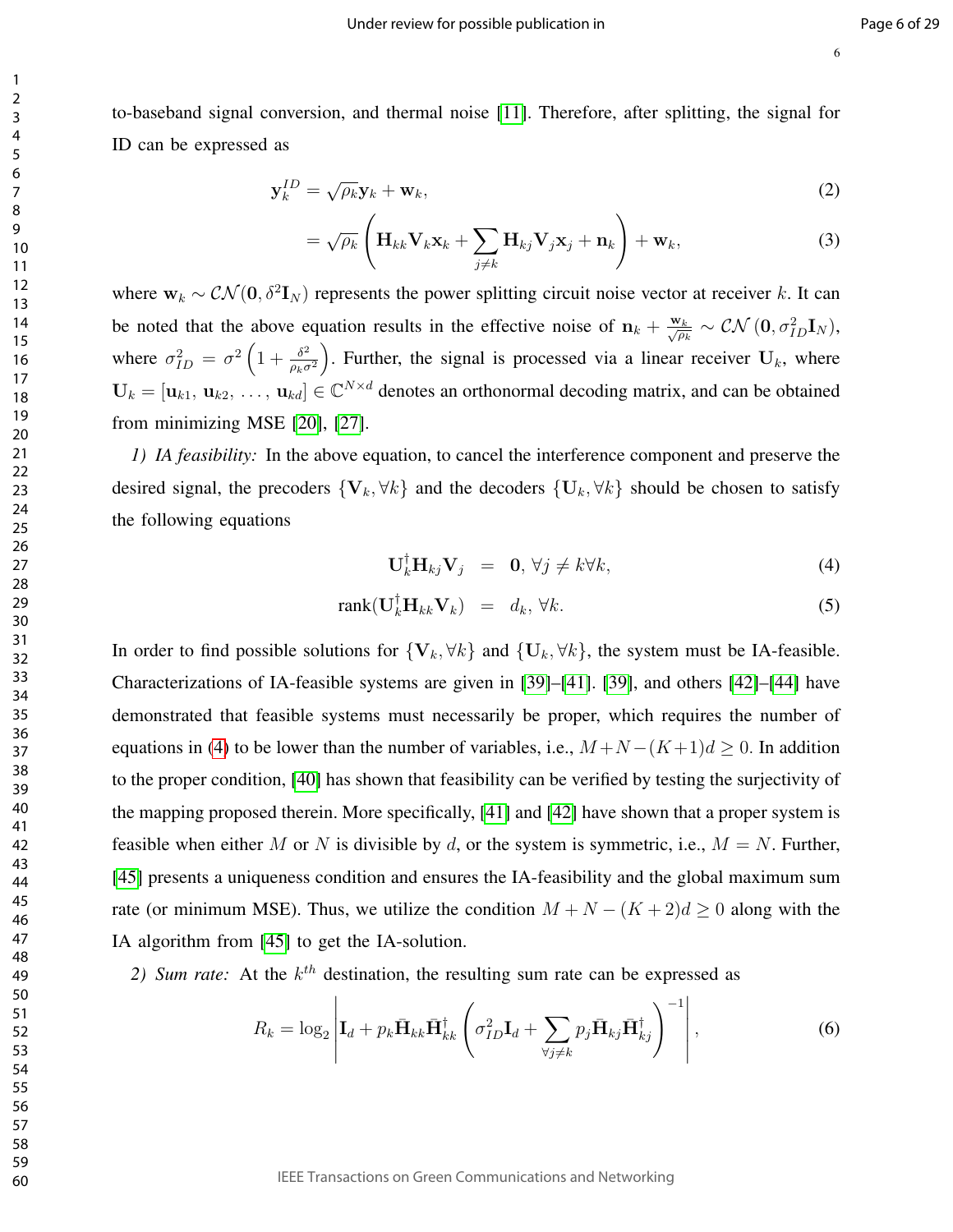where  $\bar{\mathbf{H}}_{kj} = \mathbf{U}_k^{\dagger} \mathbf{H}_{kj} \mathbf{V}_j$ . If the interference components are perfectly canceled i.e.  $\bar{\mathbf{H}}_{kj} =$  $0, \forall j \neq k$ , we have

$$
R_{k,per} = \log_2 \left| \mathbf{I}_d + \frac{P_k}{d\sigma_{ID}^2} \bar{\mathbf{H}}_{kk} \bar{\mathbf{H}}_{kk}^\dagger \right| \tag{7}
$$

$$
= \sum_{i=1}^{d} \log_2 \left( 1 + \frac{P_k}{d\sigma_{ID}^2} |\sigma_{kki}|^2 \right), \tag{8}
$$

where  $\sigma_{kki} \forall i = 1, \dots, d$  are the singular values of  $\bar{H}_{kk}$ .

#### *B. Harvested Energy*

The second part of the splitted received signal for energy storage at receiver  $k$  can be written as

$$
\mathbf{y}_k^{EH} = \sqrt{\bar{\rho}_k} \mathbf{y}_k, \forall k,
$$
\n(9)

with  $\bar{\rho}_k = 1 - \rho_k$ . The corresponding average harvested energy that can be stored at receiver k can be expressed as

$$
Q_k = \zeta \mathbb{E} \left\{ \|\mathbf{y}_k^{EH}\|^2 \right\} \tag{10}
$$

$$
\approx \zeta \bar{\rho}_k \sum_{j=1}^K \frac{P_j}{d} \|\mathbf{H}_{kj} \mathbf{V}_j\|_F^2, \tag{11}
$$

where  $0 < \zeta < 1$  represents the power conversion efficiency for EH, which is assumed to be equal for all receivers in the paper. Note that the noise power  $\zeta(1-\rho_k)N\sigma^2$  is negligible and hence, is omitted in the above equation.

#### III. ENERGY OPTIMIZED PRECODING METHOD

In this section, we first derive the precoders achieving the maximum harvested energy. Subsequently, the rate-loss is analyzed via chordal distance.

#### *A. Precoding for the maximum EH*

The problem of maximizing the total harvested energy with respect to precoders, subject to orthogonality constraint on the precoders can be written as

$$
\left\{ \mathbf{V}_{j}^{EH},\forall j\right\} =\arg\max_{\mathbf{V}_{j},\forall j}\sum_{k}\zeta\bar{\rho}_{k}\sum_{j}\frac{P_{j}}{d}\|\mathbf{H}_{kj}\mathbf{V}_{j}\|_{F}^{2}
$$
(12a)

subject to  $\|\mathbf{V}_j\|_F^2 \le d, \forall j.$  (12b)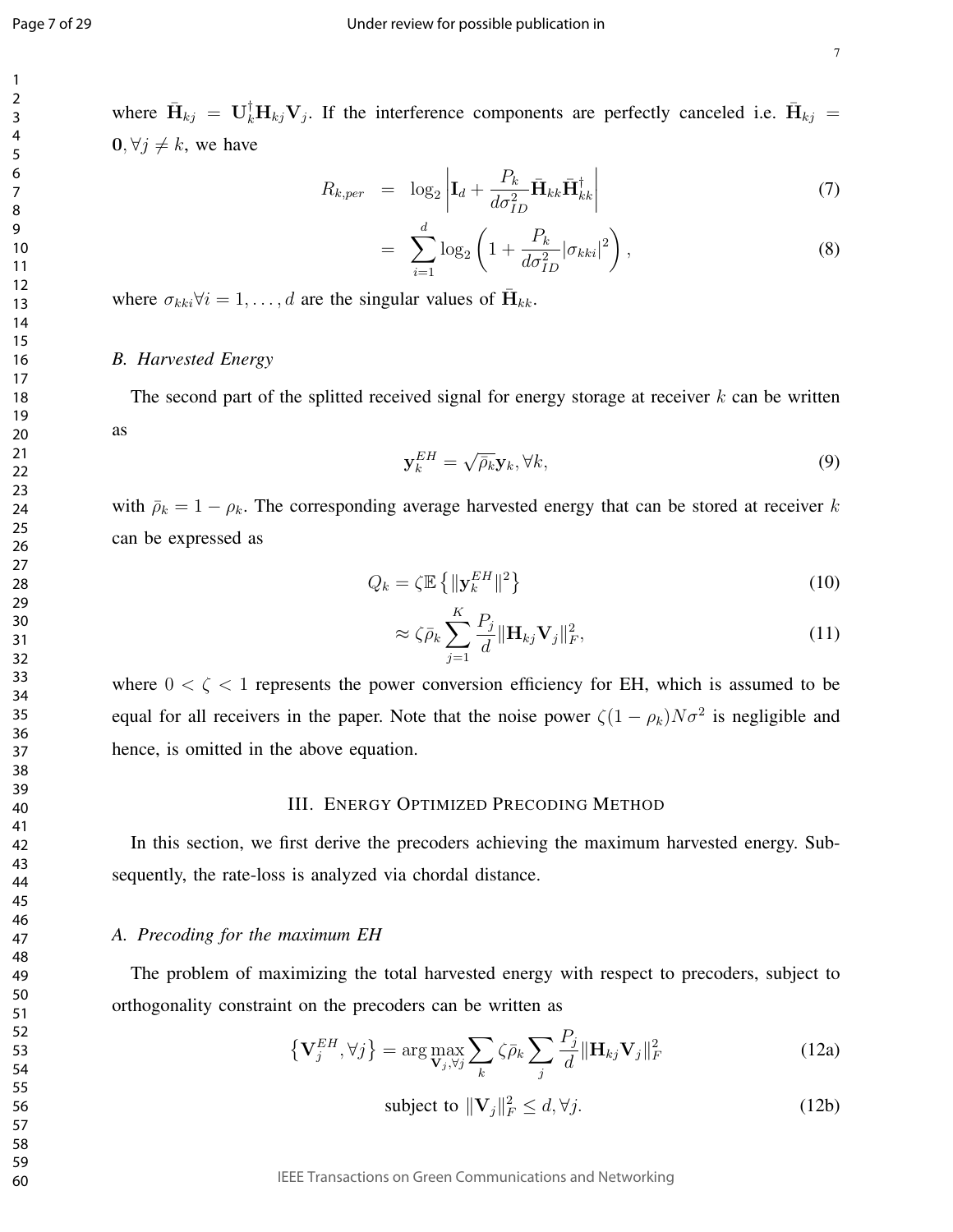The above problem can be decoupled and the solution of the  $j<sup>th</sup>$  precoder  $V_j$  can be obtained by the dominant eigenvectors of the  $\sum_k \bar{\rho}_k \mathbf{H}_{kj}^{\dagger} \mathbf{H}_{kj}$  corresponding to d maximum eigenvalues i.e.,

$$
\mathbf{V}_{j}^{EH} = \arg \max_{\|\mathbf{V}_{j}\|_{F}^{2} \leq d} \text{tr}\left(\mathbf{V}_{j}^{\dagger} \mathbf{H}_{j}^{\dagger} \mathbf{H}_{j} \mathbf{V}_{j}\right)
$$
\n
$$
= \nu_{1:d} \left[\mathbf{H}_{j}^{\dagger} \mathbf{H}_{j}\right] = \mathbf{W}_{j}^{[1]},
$$
\n(13)

where  $\mathbf{H}_{j}^{T} = \left[ \bar{\rho}_1 \mathbf{H}_{1j}^{T}, \ldots, \bar{\rho}_K \mathbf{H}_{Kj}^{T} \right]$  denotes a stack of the channel matrices, and  $\mathbf{W}_{j}^{[1]}$  is computed via the eigenvalue decomposition (EVD) i.e.,

$$
\mathbf{H}_{j}^{\dagger}\mathbf{H}_{j}=\sum_{k}\bar{\rho}_{k}\mathbf{H}_{kj}^{\dagger}\mathbf{H}_{kj}=\mathbf{W}_{j}\Lambda_{j}\mathbf{W}_{j}^{\dagger},\qquad(14)
$$

with  $\mathbf{W}_j = \left[\mathbf{W}_j^{[1]}, \mathbf{W}_j^{[2]}\right]$  and  $\mathbf{\Lambda}_j = \mathcal{D}\left(\lambda_{ji}, i = 1, ..., M\right)$  such that  $\lambda_{j1} \geq ... \geq \lambda_{jM}$  being in the descending order. Note that  $\mathbf{W}_j^{[1]}$  and  $\mathbf{W}_j^{[2]}$  are orthonormal matrices of size  $M \times d$  and  $M \times M - d$ , respectively. To analyze the effect of the precoding scheme, we utilize chordal distance and its decomposition, which are defined in the following.

#### *B. Chordal Distance*

**Definition 1.** Let  $V, \hat{V} \in \mathbb{C}^{M \times d}$  be two orthonormal matrices such that  $\hat{V}^{\dagger} \hat{V} = V^{\dagger} V = I_d$ . The chordal distance between these matrices can be defined as

$$
d_c^2(\mathbf{V}, \hat{\mathbf{V}}) = \frac{1}{2} \|\mathbf{V}\mathbf{V}^{\dagger} - \hat{\mathbf{V}}\hat{\mathbf{V}}^{\dagger}\|_F^2 = d - \|\mathbf{V}^{\dagger}\hat{\mathbf{V}}\|_F^2.
$$
 (15)

Note that the matrices V and  $\hat{V}$  represent d dimensional subspaces of M dimensional space, i.e., V and  $\hat{V}$  lie on a Grassmannian manifold  $\mathcal{G}_{M,d}$ , which is a collection of all such d dimensional subspaces. The chordal distance represents the distance between the subspaces spanned by these matrices. Thus, two orthonormal matrices who represent the same column space, will have zero CD between them. CD between two unit-norm vectors (say  $v_1, v_2 \in \mathcal{G}_{M,1}$ ), is equivalent to computing the inner-product between them, i.e.  $1 - \left| \right|$  $\mathbf{v}_1^{\dagger} \mathbf{v}_2$  $\frac{2}{\pi}$ . Further, given two matrices in  $\mathcal{G}_{M,d}$ , one matrix can be expressed into the other one using the CD decomposition lemma from [24, Lemma 1]. The following lemma states the modified CD decomposition, where the modification comes from splitting the null space of dimension  $M - d$  into a product of two variables.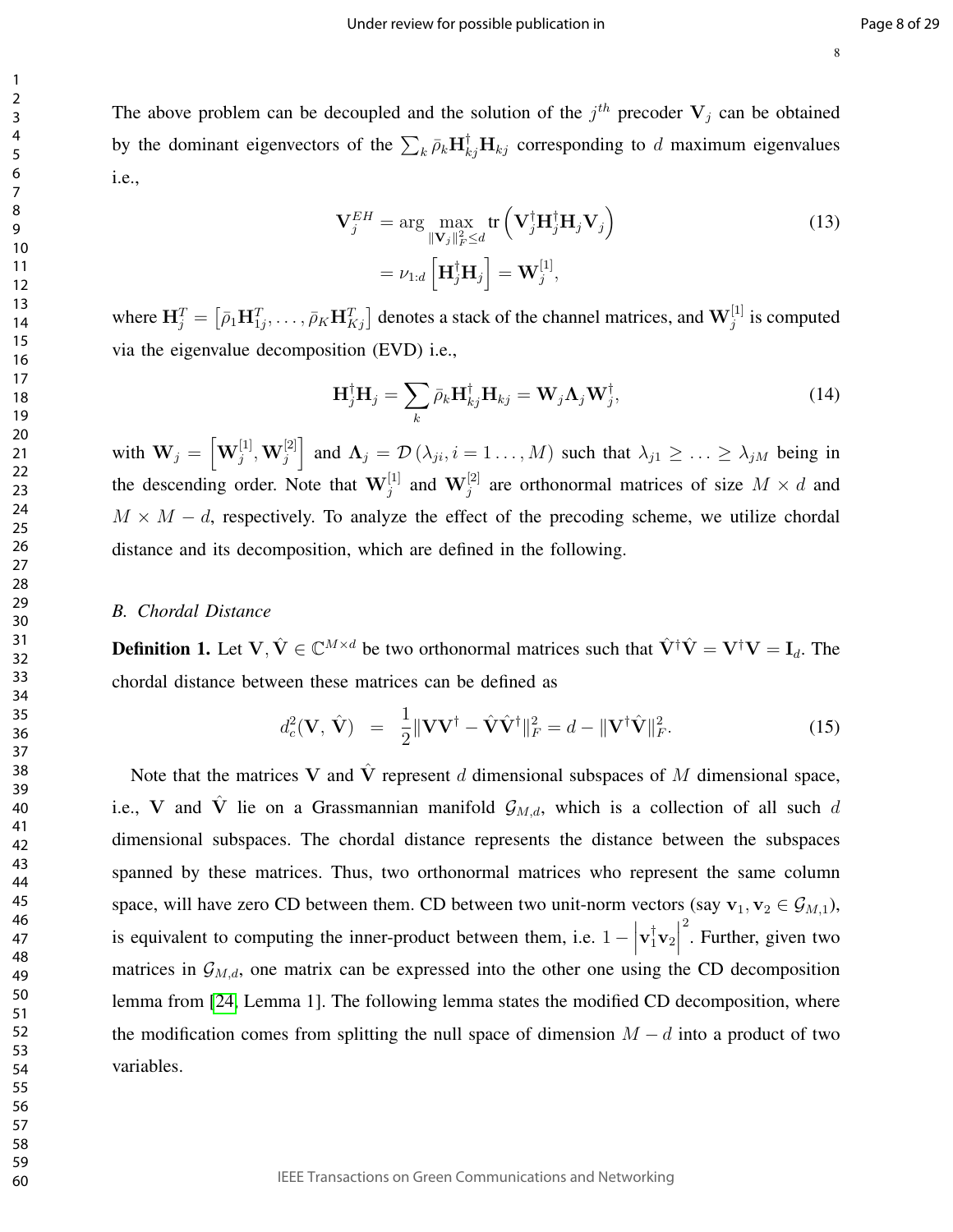ш

**Lemma 2.** The two matrices  $\hat{V}$  and V (such that  $\hat{V}^{\dagger}\hat{V} = V^{\dagger}V = I_d$ ) admits the following *decomposition [24, Lem 1]*

$$
\mathbf{V} = \hat{\mathbf{V}} \mathbf{X} \mathbf{Y} + \hat{\mathbf{V}}^{null} \mathbf{S} \mathbf{Z},\tag{16}
$$

 $where \ V, \ \hat{\mathbf{V}} \in \mathbb{C}^{M \times d}, \ \hat{\mathbf{V}}_j^{null} = null(\hat{\mathbf{V}}_j) \in \mathbb{C}^{M-d \times d}, \mathbf{X} \in \mathbb{C}^{d \times d} \ and \ \mathbf{S} \in \mathbb{C}^{M-d \times d} \ are \ orthonormally \$ *matrices,*  $Y, Z \in \mathbb{C}^{d \times d}$  are upper triangular matrices with positive diagonal elements satisfying

$$
\text{tr}(\mathbf{Z}^{\dagger}\mathbf{Z}) = d_c^2(\mathbf{V}, \hat{\mathbf{V}}) \tag{17}
$$

$$
\mathbf{Y}^{\dagger}\mathbf{Y} = \mathbf{I}_d - \mathbf{Z}^{\dagger}\mathbf{Z},\tag{18}
$$

*Moreover,* X *and* Y *are distributed independent of each other, as is the pair* S *and* Z*.*

*Proof:* A short proof is included in Appendix-A [24].

Note that this decomposition requires  $M \geq 2d$ , which is the case in interference alignment, wherein at least 2d dimensions are required i.e., at least d dimensions for the desired signal and the remaining for the interference.

Corollary 3. *For IC, if two sets of precoders have zero chordal distances, then the resulting rate and the harvested energy are same.*

*Proof:* Let  $V_j$  and  $\hat{V}_j$  be two set of precoders such that  $d_c^2\left(V_j, \hat{V}_j\right) = 0, \forall j$ , i.e., from Lemma 2,  $V_j = \hat{V}_j X_j Y_j$  with  $X_j X_j^{\dagger} = Y_j Y_j^{\dagger} = I_d, \forall j$ . The sum rate and the harvested energy will be same due to the fact that the matrices with the zero chordal distances are related by a unitary matrix, which cannot change the value of the product  $V_jV_j^{\dagger} = \hat{V}_j\hat{V}_j^{\dagger}, \forall j$ , the product  $\bar{\mathbf{H}}_{kj}\bar{\mathbf{H}}_{kj}^{\dagger}, \forall j, k$  and the norm  $\|\mathbf{H}_{kj}\mathbf{V}_j\|_F^2, \forall j, k$ .

Note that the two different orthogonal matrices with zero chordal distance will be termed as *equivalent* matrices; however, they cannot be considered as the same matrix.

Corollary 4. *Given the chordal distance* z *and an orthogonal matrix* V*. Then, in obtaining the displacement precoder (with respect to* V*) via the CD decomposition, the matrices* Y *and* Z *can be relaxed to diagonal matrices as*

$$
\mathbf{V}_D = \mathbf{V} \mathbf{X} \Sigma_Y + \mathbf{V}^{\textit{null}} \mathbf{S} \Sigma_Z, \tag{19}
$$

where  $\Sigma_Y$  and  $\Sigma_Z$  are diagonal matrices such that  $\Sigma_Y^2 = \mathbf{I}_d - \Sigma_Z^2$ .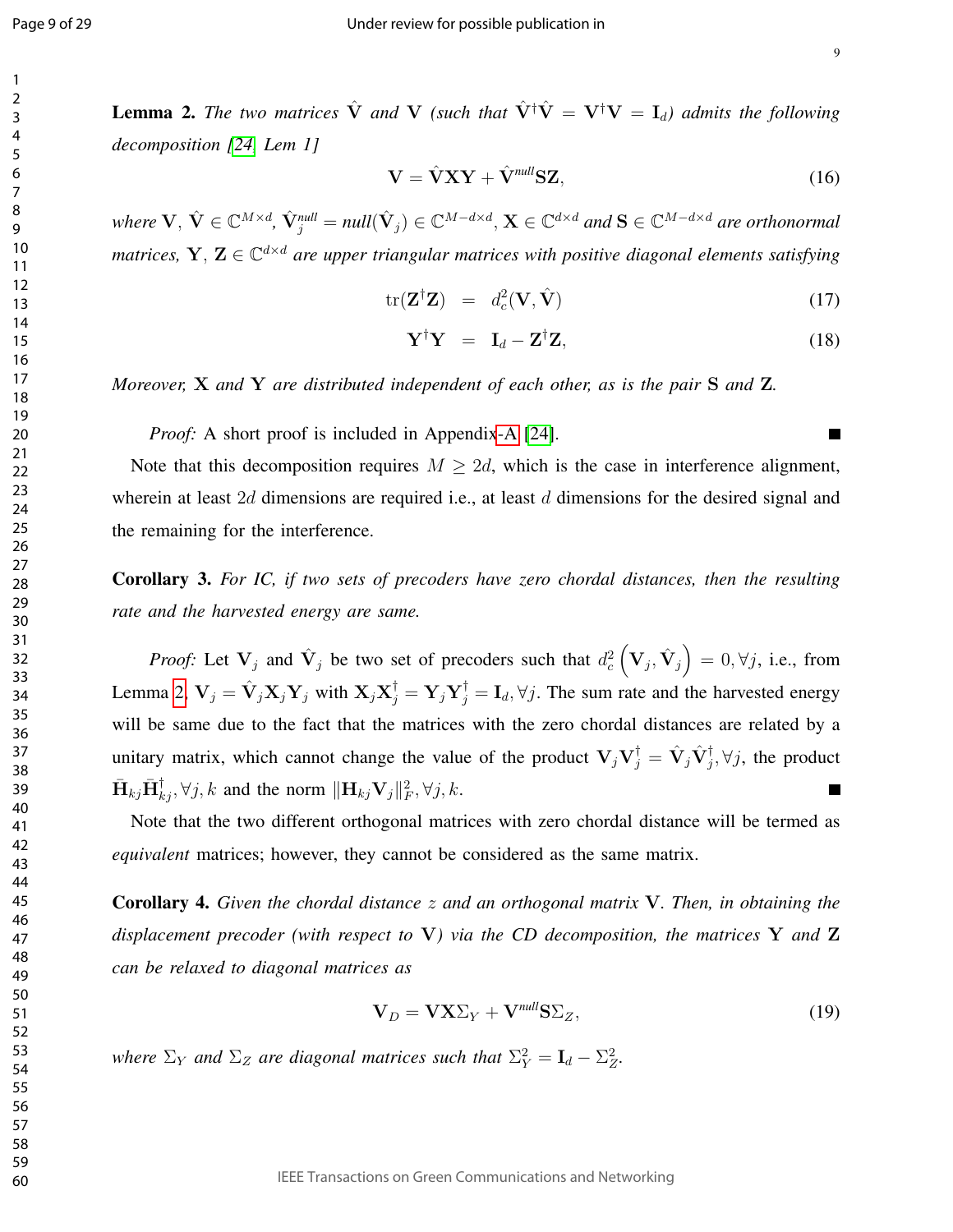*Proof:* From the CD decomposition, the desired displacement matrix can be computed as  $V\bar XY + V^{\text{null}}\bar SZ$ , where  $\bar X, Y, \bar S, Z$  will be computed to satisfy the constraint in Lemma 2. The chordal distance between this matrix and  $V$  can be written as

$$
z = d_c^2 \left( \mathbf{V} \bar{\mathbf{X}} \mathbf{Y} + \mathbf{V}^{\text{null}} \bar{\mathbf{S}} \mathbf{Z}, \mathbf{V} \right)
$$
 (20a)

$$
\stackrel{(a)}{=} d_c^2 \left( \mathbf{V} \bar{\mathbf{X}} \mathbf{U}_Y \Sigma_Y \mathbf{V}_Y^\dagger + \mathbf{V}^{\text{null}} \bar{\mathbf{S}} \mathbf{U}_Z \Sigma_Z \mathbf{V}_Y^\dagger, \mathbf{V} \right) \tag{20b}
$$

$$
\stackrel{\text{(b)}}{=} d_c^2 \left( \mathbf{V} \mathbf{X} \Sigma_Y + \mathbf{V}^{\text{null}} \mathbf{S} \Sigma_Z, \mathbf{V} \mathbf{V}_Y \right) \tag{20c}
$$

$$
\stackrel{(c)}{=} d_c^2 (\mathbf{V} \mathbf{X} \Sigma_Y + \mathbf{V}^{\text{null}} \mathbf{S} \Sigma_Z, \mathbf{V})
$$
\n(20d)

$$
= d_c^2 \left( \mathbf{V}_D, \mathbf{V} \right), \tag{20e}
$$

where in (*a*), the SVD of  $\mathbf{Z} = \mathbf{U}_Z \Sigma_Z \mathbf{V}_Y^{\dagger}$  $_{Y}^{\dagger}$  and  $Y = U_{Y} \Sigma_{Y} V_{Y}^{\dagger}$  with the same right singular vectors due to the constraint  $Y^{\dagger}Y = I_d - Z^{\dagger}Z$ , and  $S = \overline{S}U_Z$ ,  $X = \overline{X}U_Y$  are substituted; in (b), the unitary matrix  $V<sub>Y</sub>$  is multiplied into both arguments, since the resulting chordal distance is unchanged for unitary multiplication, as in  $(c)$ . The above shows that **Z** and **Y** can be relaxed to a diagonal matrices. Г

#### *C. Rate loss upper bound for EH based precoding*

With the maximum EH based precoding in  $(13)$ , the resultant maximum harvested energy can be written as the sum of the first d dominant eigenvalues of  $\sum_k \bar{\rho}_k \mathbf{H}_{kj}^{\dagger} \mathbf{H}_{kj}$ . Note that the precoding in (13) is an independent precoding scheme, which does not consider the effect of interference on information decoding. However, the obtained precoders may partially align the interference. This partial alignment can be measured using the chordal distance between the ideal IA precoders and EH precoders as

$$
z_j^{EH} = d_c^2(\mathbf{V}_j, \mathbf{V}_j^{EH}), \forall j,
$$

where  $V_j$ ,  $\forall j$  stands for IA-precoders. It can be noted that the above chordal distance represents the displacement of  $V_j^{EH}$  with respect to  $V_j$ , and it does not depend on SNR values. The more the distance, the more will be interference. Therefore, in the rate-energy trade-off, it is essential to specify the allowable interference in the system, which can be characterized in the following result from our analysis in [27].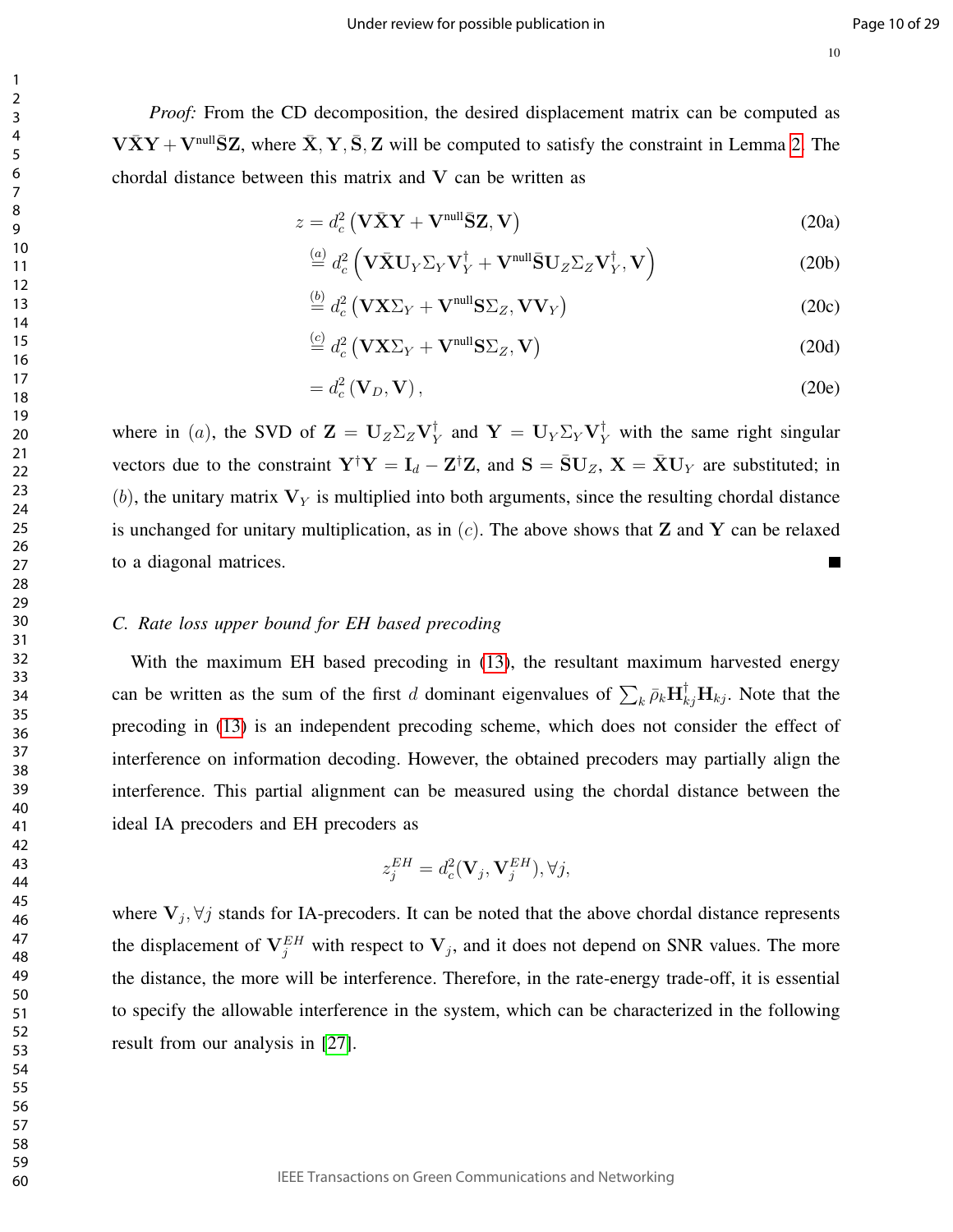**Lemma 5.** (Rate Loss Upper Bound (RLUB)) In an interference channel  $(M \times N, d)^K$ , the usage *of imperfect precoder instead of IA precoder at the sources incurs the rate loss*  $\Delta R_k$ *, whose expected value can be upper bounded for the* k th *receiver as*

$$
\mathbb{E}\left\{\Delta R_k\right\} < d\log_2\left(1 + \frac{P}{\sigma^2}\frac{(K-1)M}{d(M-d)}z\right),\tag{21}
$$

with  $z=\mathbb{E} d_{c}^{2}(\mathbf{V}_k,\hat{\mathbf{V}}_k)$  being the average chordal distance between the IA precoder and the *imperfect one.*

*Proof:* Proof is given in our previous work [27, Lemma 4]. Note that the expectation is with respect to the channel matrices  $H_{kj}$ ,  $\forall j$ .  $\blacksquare$ 

#### *D. Problem Formulation*

For the SWIPT precoding in literature [6], [46], authors have formulated an optimization problem in which a linear sum of the sum rate and sum harvested energy is maximized subjected to the desired harvested energy  $\overline{Q}$ , and precoder constraints as

$$
\max_{\mathbf{V}_{j},\forall j} \sum_{k} R_{k} \left( \mathbf{V}_{j}, \forall j \middle| \mathbf{H}_{j} \right) + \nu Q_{k} \left( \mathbf{V}_{j}, \forall j \middle| \mathbf{H}_{j} \right)
$$
\n(22a)

subject to 
$$
Q_k \ge \bar{Q}, \forall k, ||\mathbf{V}_j||_F^2 \le d, \forall j,
$$
 (22b)

where  $\nu$  is the weight controlling the preferred objective. Note that the above two are opposing objectives, i.e. if the sum rate is maximized, the harvested energy is reduced, and if the sum harvested energy is maximized, the sum rate degrades. To provide a balanced precoder, we start with the sum rate optimal precoder i.e. IA precoder  $V_j$ , and degrade this precoder in such a way that the degraded precoder satisfies the required harvested energy constraint.

In general, if we degrade the IA precoder, it will result in severe rate loss, causing the loss in degrees of freedom. Thus, to degrade the IA precoder in a systematic manner, we employ the chordal distance decomposition, in which the value of chordal distance decides the degradation in the precoder. Therefore, given the chordal distance and IA precoder, the balanced precoder is obtained in the following section.

#### IV. PROPOSED BALANCED PRECODING METHOD

#### *A. Optimization Problem*

Given the IA precoders  $\{V_j, \forall j\}$  and the value of chordal distance  $\{z_j, \forall j\}$ , we can now focus on maximizing the harvested energy, since the sum rate obtained with a given chordal distance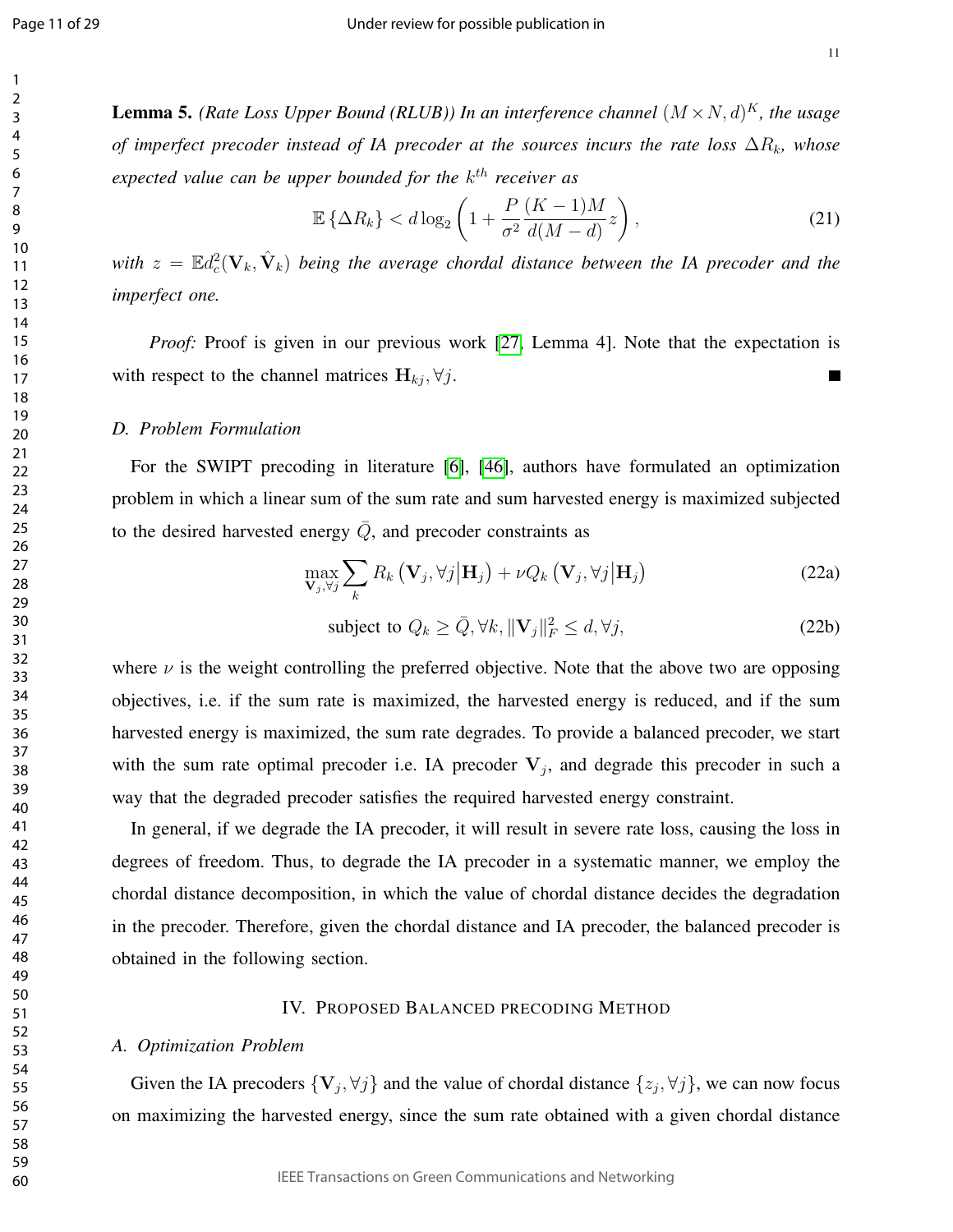is fixed and will be systematically degraded from the sum rate with the perfect IA precoder. Thus, the  $j<sup>th</sup>$  balanced precoder can be expressed using CD decomposition in Corollary 4 as

$$
\mathbf{V}_{j}^{BAL} = \mathbf{V}_{j} \mathbf{X}_{j} \mathbf{Y}_{j} + \mathbf{V}_{j}^{\text{null}} \mathbf{S}_{j} \mathbf{Z}_{j},
$$
\n(23)

where  $Y_j$  and  $Z_j$  are diagonal matrices from corollary 4; the matrices  $X_j$  and  $Z_j$  are obtained in the following to maximize the energy; and  $V_j^{\text{null}}$  represents the left null space of  $V_j$ , i.e.,  $\mathbf{V}_{j}^{\text{null}} = \text{null}(\mathbf{V}_{j}) \in \mathcal{G}_{M,M-d} \text{ and } \mathbf{V}_{j}^{\text{null} \dagger} \mathbf{V}_{j} = \mathbf{0}.$ 

The optimization problem to find the balanced precoding to maximize the total harvested energy can be cast as

$$
\max_{\mathbf{S}_{j},\mathbf{Z}_{j},\mathbf{X}_{j},\mathbf{Y}_{j},\forall j}\sum_{k}\zeta\bar{\rho}_{k}\sum_{j}\frac{P_{j}}{d}\|\mathbf{H}_{kj}\mathbf{V}_{j}^{BAL}\|_{F}^{2}
$$
(24a)

subject to 
$$
\mathbf{V}_{j}^{BAL} = \mathbf{V}_{j} \mathbf{X}_{j} \mathbf{Y}_{j} + \mathbf{V}_{j}^{\text{null}} \mathbf{S}_{j} \mathbf{Z}_{j}, \forall j,
$$
 (24b)

$$
\operatorname{tr}\left(\mathbf{Z}_{j}\mathbf{Z}^{\dagger}\right)=\operatorname{tr}\left(\mathbf{I}-\mathbf{Y}_{j}\mathbf{Y}_{j}^{\dagger}\right)\leq z_{j},\forall j\tag{24c}
$$

 $\mathbf{Z}_j$ ,  $\mathbf{Y}_j$  are diagonal matrices,  $\forall j$ , (24d)

$$
\mathbf{X}_{j}^{\dagger}\mathbf{X}_{j}=\mathbf{X}_{j}\mathbf{X}_{j}^{\dagger}=\mathbf{I},\forall j,
$$
 (24e)

$$
\mathbf{S}_{j}^{\dagger}\mathbf{S}_{j}=\mathbf{I},\forall j.
$$
 (24f)

Note that the above problem can be decoupled for each  $j<sup>th</sup>$  precoder as

$$
\max_{\mathbf{S}_{j},\mathbf{Z}_{j},\mathbf{X}_{j},\mathbf{Y}_{j}}\left\|\mathbf{H}_{j}\mathbf{V}_{j}^{BAL}\right\|_{F}^{2}
$$
 (25a)

subject to 
$$
\mathbf{V}_{j}^{BAL} = \mathbf{V}_{j} \mathbf{X}_{j} \mathbf{Y}_{j} + \mathbf{V}_{j}^{\text{null}} \mathbf{S}_{j} \mathbf{Z}_{j},
$$
 (25b)

$$
\operatorname{tr}\left(\mathbf{Z}_{j}\mathbf{Z}^{\dagger}\right)=\operatorname{tr}\left(\mathbf{I}-\mathbf{Y}_{j}\mathbf{Y}_{j}^{\dagger}\right)\leq z_{j},\tag{25c}
$$

 $\mathbf{Z}_j$ ,  $\mathbf{Y}_j$  are diagonal matrices, (25d)

$$
\mathbf{X}_{j}^{\dagger}\mathbf{X}_{j} = \mathbf{X}_{j}\mathbf{X}_{j}^{\dagger} = \mathbf{I},\tag{25e}
$$

$$
\mathbf{S}_{j}^{\dagger}\mathbf{S}_{j}=\mathbf{I}.\tag{25f}
$$

The solution of the above problem is obtained as follows. First,  $S_j$  is computed, followed by the computation of  $\mathbf{Z}_j$  and  $\mathbf{X}_j$ , which are derived using both iterative and non-iterative approaches.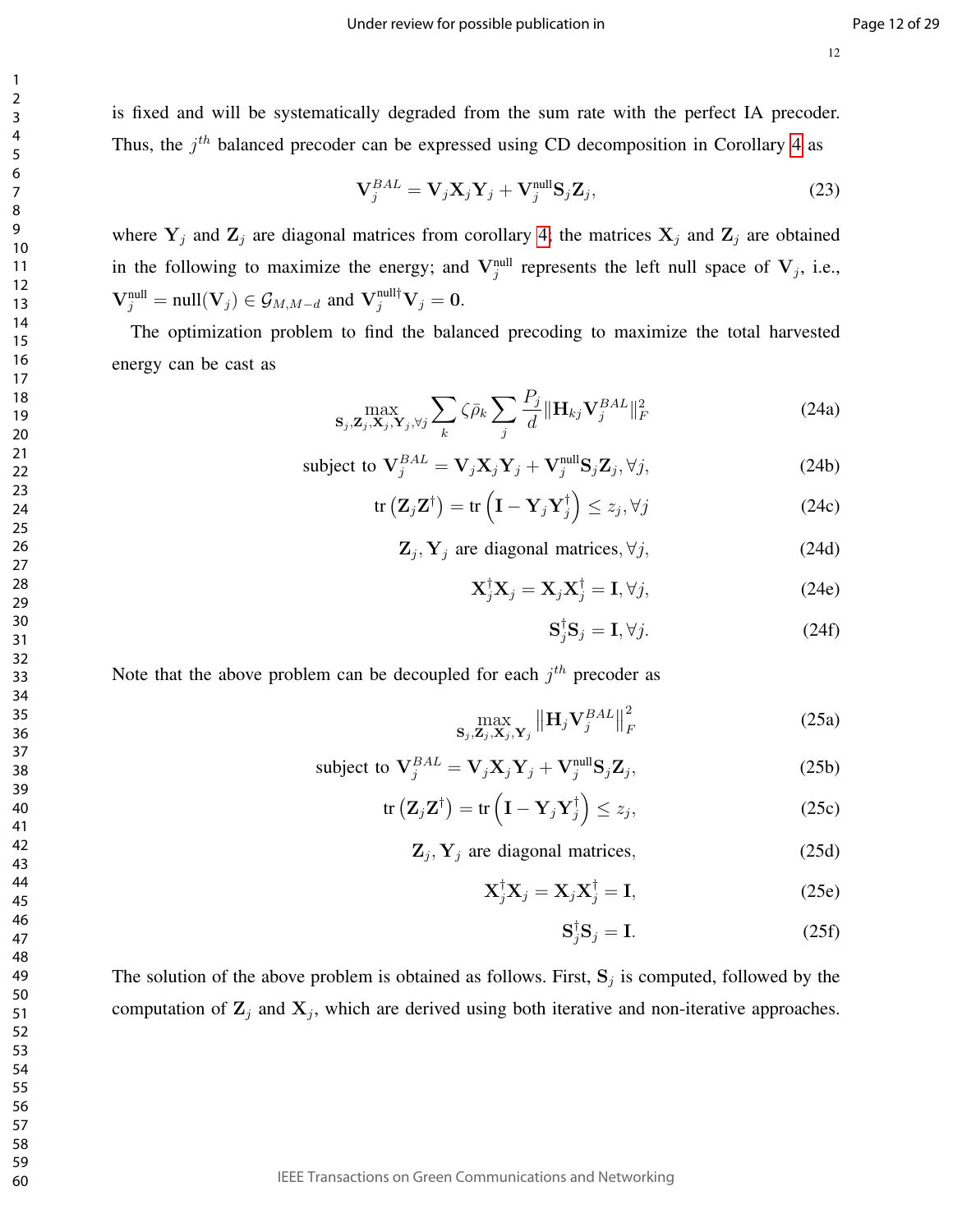#### *B.* Getting  $S_i$

Using the triangle inequality, the objective function in (25a) can be upper bounded as

$$
\|\mathbf{H}_{j} \left(\mathbf{V}_{j} \mathbf{X}_{j} \mathbf{Y}_{j} + \mathbf{V}_{j}^{\text{null}} \mathbf{S}_{j} \mathbf{Z}_{j}\right)\|_{F} \leq \|\mathbf{H}_{j} \mathbf{V}_{j} \mathbf{X}_{j} \mathbf{Y}_{j}\|_{F} + \left\|\mathbf{H}_{j} \mathbf{V}_{j}^{\text{null}} \mathbf{S}_{j} \mathbf{Z}_{j}\right\|_{F},
$$
\n(26)

where the equality occurs when both  $H_jV_jX_jY_j$  and  $H_jV_j^{\text{null}}S_jZ_j$  are in the same direction or proportional to each other. Since both the precoder  $V_j$  and its null space  $V_j^{\text{null}}$  are present in the above norm expression, the equality cannot be achieved for  $z_j > 0$  or  $\mathbb{Z}_j \neq 0$ . Best efforts can be done to align these matrices using the following optimization problem as

$$
\min_{\mathbf{S}_{j},\mathbf{Z}_{j},\mathbf{X}_{j},\mathbf{Y}_{j}} d_{c}^{2} \left( \mathbb{O} \left( \mathbf{H}_{j} \mathbf{V}_{j} \mathbf{X}_{j} \mathbf{Y}_{j} \right), \mathbb{O} \left( \mathbf{H}_{j} \mathbf{V}_{j}^{\text{null}} \mathbf{S}_{j} \mathbf{Z}_{j} \right) \right), \tag{27a}
$$

$$
\stackrel{(a)}{=} \min_{\mathbf{S}_j} d_c^2 \left( \mathbb{O} \left( \mathbf{H}_j \mathbf{V}_j \right), \mathbb{O} \left( \mathbf{H}_j \mathbf{V}_j^{\text{null}} \mathbf{S}_j \right) \right), \tag{27b}
$$

$$
\stackrel{(b)}{=} \max_{\mathbf{S}_{j}^{\dagger} \mathbf{S}_{j} = \mathbf{I}} \text{tr} \left[ \mathbf{D}_{Vj} \mathbf{V}_{j}^{\dagger} \mathbf{H}_{j}^{\dagger} \mathbf{H}_{j} \mathbf{V}_{j}^{\text{null}} \mathbf{S}_{j} \mathbf{D}_{Vnj} \right], \tag{27c}
$$

where in  $(a)$ , the orthogonalization property is used, since both matrices represent the same basis of the column space; in (b), the definition of chordal distance,  $\mathbb{O}(A) = A(A^{\dagger}A)^{-1/2}$ ,  $D_{Vj} =$  $(\mathbf{V}_{j}^{\dagger} \mathbf{H}_{j}^{\dagger} \mathbf{V}_{j})^{-1/2}$ , and  $\mathbf{D}_{Vnj} = (\mathbf{S}_{j}^{\dagger} \mathbf{V}_{j}^{\text{null}\dagger} \mathbf{H}_{j}^{\dagger} \mathbf{H}_{j} \mathbf{V}_{j}^{\text{null}\mathbf{S}})^{-1/2}$  are used. From (b), the solution is obtained by choosing the columns in the same directions as  $V_j^{\text{null}\dagger}H_j^{\dagger}H_jV_j$  to maximize the trace-value as

$$
\mathbf{S}_{j} = \mathbb{O}\left(\mathbf{V}_{j}^{\text{null}\dagger}\mathbf{H}_{j}^{\dagger}\mathbf{H}_{j}\mathbf{V}_{j}\mathbf{D}_{Vj}\mathbf{D}_{Vnj}\right)
$$
(28)

$$
\equiv \mathbb{O}\left(\mathbf{V}_{j}^{\text{null}\dagger}\mathbf{H}_{j}^{\dagger}\mathbf{H}_{j}\mathbf{V}_{j}\right),\tag{29}
$$

where the equivalence can be considered due to the fact that  $X_j$ ,  $Y_j$  and  $Z_j$  are unknown, and thus,  $S_j$  can be independently and equivalently computed first. Further, letting  $A_j$  =  $V_j^{\text{null}\dagger} H_j^{\dagger} H_j V_j$ , the cross-term below can be simplified as

$$
\operatorname{tr}\left(\mathbf{Y}_{j}^{\dagger}\mathbf{X}_{j}^{\dagger}\mathbf{V}_{j}^{\dagger}\mathbf{H}_{j}^{\dagger}\mathbf{H}_{j}\mathbf{V}_{j}^{\text{null}}\mathbf{S}_{j}\mathbf{Z}_{j}\right) = \operatorname{tr}\left(\mathbf{Z}_{j}\mathbf{Y}_{j}^{\dagger}\mathbf{X}_{j}^{\dagger}\left(\mathbf{A}_{j}^{\dagger}\mathbf{A}_{j}\right)^{1/2}\right).
$$

#### *C. Getting*  $\mathbf{Z}_j$  *and*  $\mathbf{X}_j$ *: an iterative approach*

Further, from (26), squaring the terms on both sides yields the Cauchy Schwarz's inequality

$$
\Re \operatorname{tr} \left( \mathbf{Y}_{j}^{\dagger} \mathbf{X}_{j}^{\dagger} \mathbf{V}_{j}^{\dagger} \mathbf{H}_{j}^{\dagger} \mathbf{H}_{j} \mathbf{V}_{j}^{\text{null}} \mathbf{S}_{j} \mathbf{Z}_{j} \right) \tag{30a}
$$

$$
\leq \left\| \mathbf{H}_{j} \mathbf{V}_{j} \mathbf{X}_{j} \mathbf{Y}_{j} \right\|_{F} \left\| \mathbf{H}_{j} \mathbf{V}_{j}^{\text{null}} \mathbf{S}_{j} \mathbf{Z}_{j} \right\|_{F},\tag{30b}
$$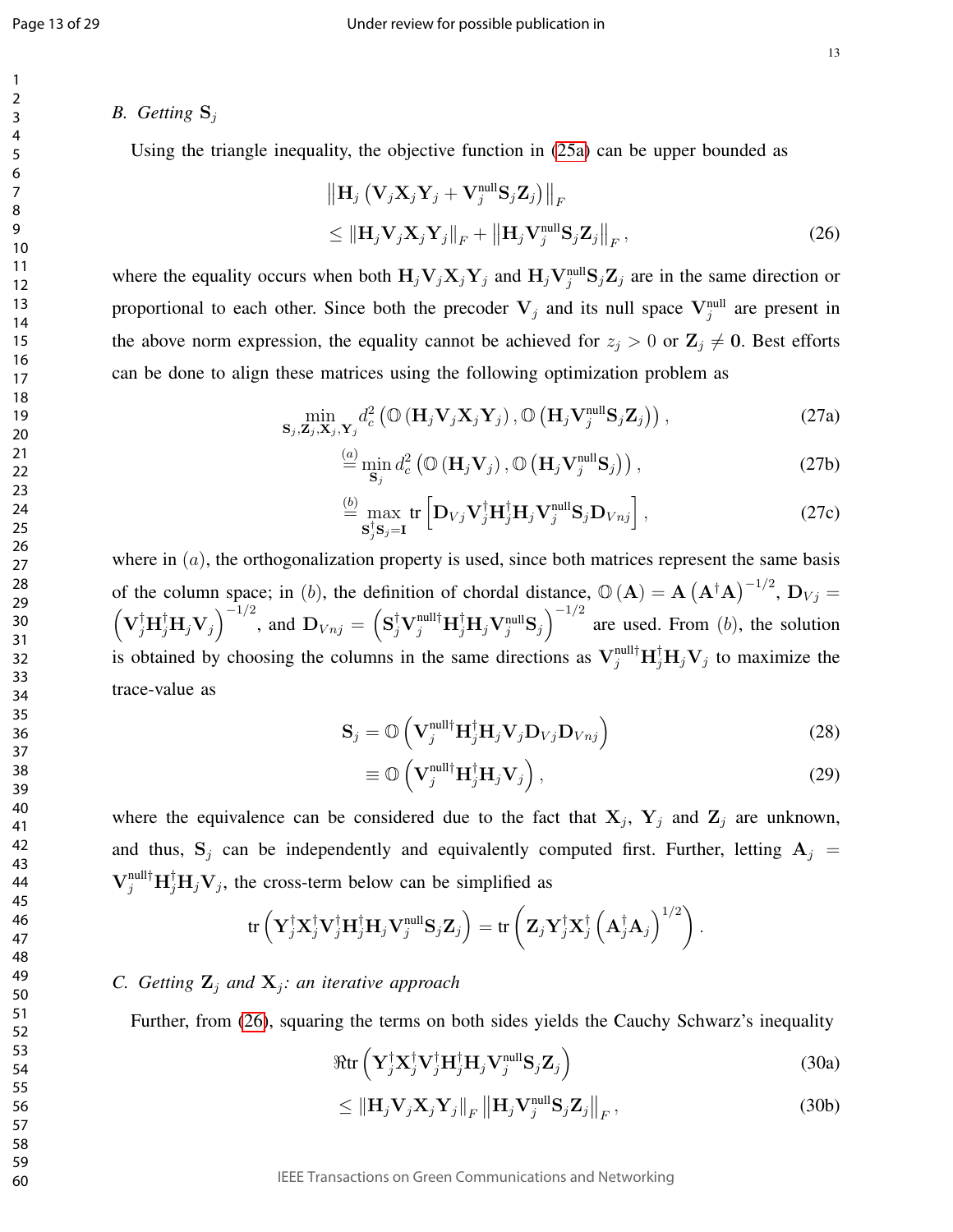which suggests that equivalently, the above cross-term can be maximized to get the maximum harvested energy.

Since the matrices  $Y_j$  and  $Z_j$  can be relaxed to be diagonal as in Corollary 4, the matrix  $Y_j = \mathcal{D}(y_{j1}, \ldots y_{jd})$  can be obtained from  $\mathbf{Z}_j = \mathcal{D}(z_{j1}, \ldots z_{jd})$  using the constraint in (24c) and  $(18)$  as

$$
y_{ji} = +\sqrt{1 - z_{ji}^2}, \forall i = 1, \dots, d,
$$
\n(31)

satisfying the constraint in (24c). The remaining components of the CD decomposition can be computed as the solution of the following optimization problem as

$$
\max_{\mathbf{Z}_j,\mathbf{X}_j} \Re\mathrm{tr}\left(\mathbf{Y}_j^{\dagger} \mathbf{X}_j^{\dagger} \mathbf{V}_j^{\dagger} \mathbf{H}_j^{\dagger} \mathbf{H}_j \mathbf{V}_j^{\text{null}} \mathbf{S}_j \mathbf{Z}_j\right),
$$

which is a non-convex problem due to the product of  $\mathbb{Z}_j$  and  $\mathbb{X}_j$ . The efficient way to solve the problem is via an iterative method, where  $X_j$  and  $Z_j$  are solved alternately.

Given  $\mathbf{Z}_j$  and  $\mathbf{Y}_j$ , the optimization problem above can be reduced to a convex problem as as

$$
\max_{\mathbf{X}_{j}} \Re \text{tr}\left(\mathbf{Y}_{j}^{\dagger} \mathbf{X}_{j}^{\dagger} \mathbf{V}_{j}^{\dagger} \mathbf{H}_{j}^{\dagger} \mathbf{H}_{j} \mathbf{V}_{j}^{\text{null}} \mathbf{S}_{j} \mathbf{Z}_{j}\right) \tag{32a}
$$

$$
subject to  $\|\mathbf{X}_{j}\| \leq 1,$  (32b)
$$

where the spectral norm constraint above leads to the same constraint in (25e). The solution for  $X_j$  can be obtaining by choosing the same column directions as of  $V_j^{\dagger}H_j^{\dagger}H_jV_j^{\text{null}}S_jZ_jY_j^{\dagger}$  $j$ , i.e.,

$$
\mathbf{X}_{j} = \mathbb{O}\left(\mathbf{V}_{j}^{\dagger}\mathbf{H}_{j}^{\dagger}\mathbf{H}_{j}\mathbf{V}_{j}^{\text{null}}\mathbf{S}_{j}\mathbf{Z}_{j}\mathbf{Y}_{j}^{\dagger}\right).
$$
 (33)

Note that the above  $X_j$  cannot be equivalently set to  $\mathbb{O}\left(V_j^{\dagger}H_j^{\dagger}H_jV_j^{\text{null}}S_j\right)$ , since the above particular directions are important. Further, substituting  $X_j$  in the trace yields the following result.

**Proposition 6.** With the above selection of  $X_j$ , the trace-value is non-negative

$$
tr\left(\mathbf{Y}_{j}^{\dagger}\mathbf{X}_{j}^{\dagger}\mathbf{V}_{j}^{\dagger}\mathbf{H}_{j}^{\dagger}\mathbf{H}_{j}\mathbf{V}_{j}^{null}\mathbf{S}_{j}\mathbf{Z}_{j}\right) = tr\left[\left(\mathbf{B}_{j}^{\dagger}\mathbf{B}_{j}\right)^{1/2}\right] \geq 0,
$$

where  $\mathbf{B}_j = \mathbf{V}_j^{\dagger} \mathbf{H}_j^{\dagger} \mathbf{H}_j \mathbf{V}_j^{null} \mathbf{S}_j \mathbf{Z}_j \mathbf{Y}_j^{\dagger} = \left( \mathbf{A}_j^{\dagger} \mathbf{A}_j \right)^{1/2} \mathbf{Z}_j \mathbf{Y}_j^{\dagger}$  $j_j^{\dagger}$ , and the equality occurs when  $z_j = 0$ .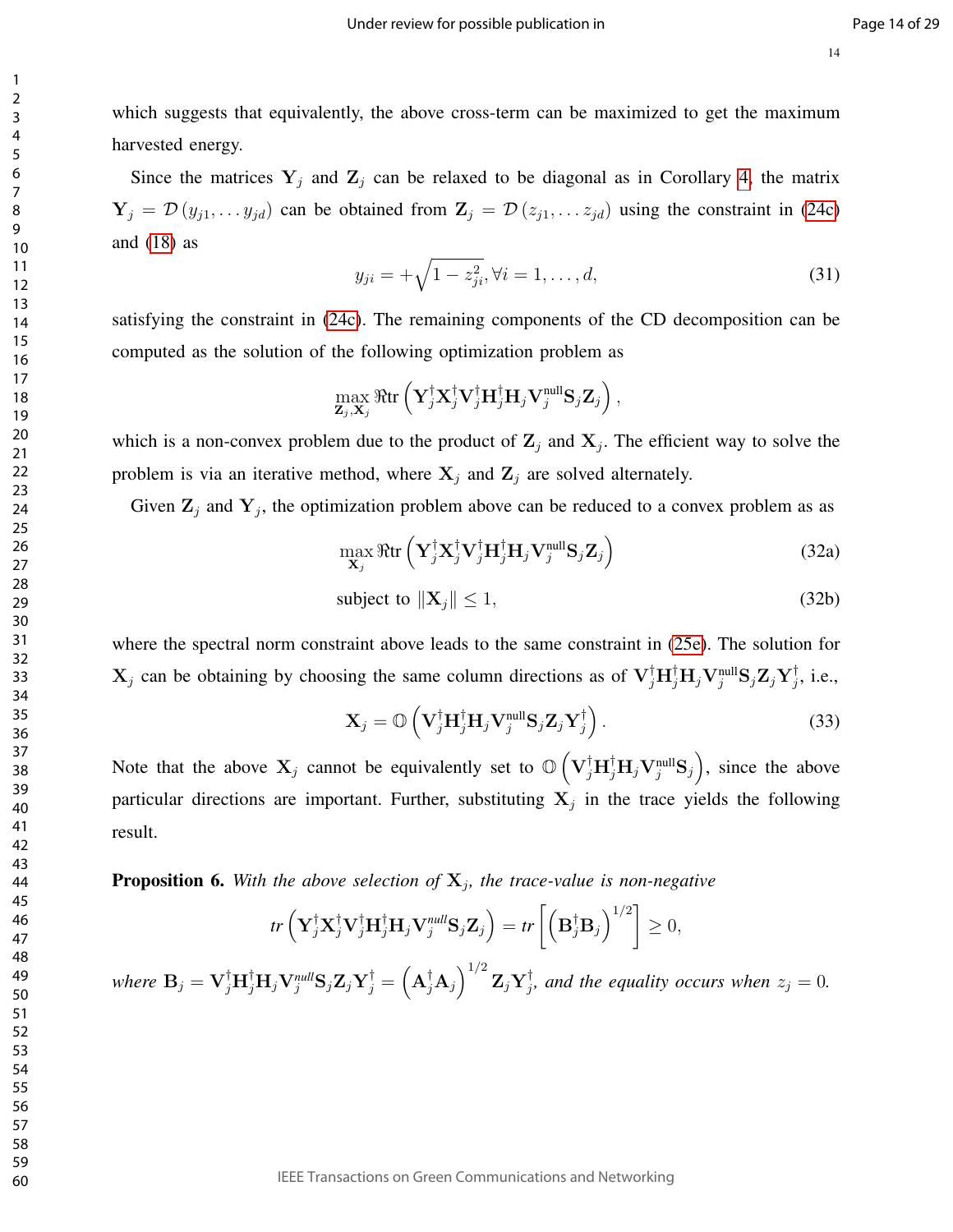15

Next, given  $Y_j$ ,  $X_j$  and  $z_j < z_j^{EH}$ , the diagonal matrix  $Z_j$  can be updated as

$$
\max_{\mathbf{Z}_{j}} \Re \text{tr}\left(\mathbf{Y}_{j}^{\dagger} \mathbf{X}_{j}^{\dagger} \mathbf{V}_{j}^{\dagger} \mathbf{H}_{j}^{\dagger} \mathbf{H}_{j} \mathbf{V}_{j}^{\text{null}} \mathbf{S}_{j} \mathbf{Z}_{j}\right)
$$
(34a)

subject to 
$$
\|\mathbf{Z}_j\|_F \leq \sqrt{z_j},\tag{34b}
$$

 $\mathbf{Z}_j$  is a diagonal matrix, (34c)

$$
0 \leq \mathbf{Z}_j \leq \mathbf{I},\tag{34d}
$$

which is also a convex problem. We can equivalently recast the problem for  $z_j^T = [z_{j1}, \dots z_{jd}]$ as

$$
\max_{\mathbf{z}_j} \mathbf{c}_j^T \mathbf{z}_j \tag{35a}
$$

subject to 
$$
\|\mathbf{z}_j\|_2 \leq \sqrt{z_j}
$$
, (35b)

$$
0 \le z_{j,i} \le 1, \forall i = 1, \dots, d,\tag{35c}
$$

where the vector  $\mathbf{c}_j = [c_{j1}, \dots, c_{jd}]$  and  $c_{ji} = \left[ \mathbf{Y}_j^{\dagger} \mathbf{X}_j^{\dagger} \mathbf{V}_j^{\dagger} \mathbf{H}_j^{\dagger} \mathbf{H}_j \mathbf{V}_j^{\text{null}} \mathbf{S}_j \right]$  $\psi_{i,i}$ ,  $\forall i = 1, \ldots, d$ . The values  $c_{ji}$ ,  $\forall i$  are real and non-negative from the proposition 6. The solution of the above problem is given by choosing  $z_i$  equal to  $c_i$  and scaling it to satisfy the norm constraint. Thus, we write  $z_{ji} = \min\left(\sqrt{z_j}\frac{c_{ji}}{\log i}\right)$  $\frac{c_{ji}}{\|\mathbf{c}_j\|}, 1$ , and normalize the resulting entries to satisfy  $\sum_{i \in \mathcal{I}} z_{ji}^2 = z_j - (d - |\mathcal{I}|),$ where  $\mathcal{I} = \{i : z_{ji} < 1\}$ , i.e.,  $z_{ji} \leftarrow \frac{z_{ji}}{\sum_{i \in \mathcal{I}} z_{ji}^2} \sqrt{z_j - (d - |\mathcal{I}|)}$ ,  $\forall i \in \mathcal{I}$ .

#### *D. Algorithm*

Now, with all components obtained, the resulting balanced precoder can be computed via (25b). The summary of this procedure is given in Algorithm 1. If  $z_j > z_j^{EH}$ , we choose energy optimized precoder as the balanced precoder  $V_j^{BAL} = V_j^{EH}$ . Regarding the convergence, it can be seen that since both  $\mathbf{Z}_j$  and  $\mathbf{X}_j$  maximize the same linear objective, thus convergence is guaranteed with a global optimum value. Regarding the number of iterations, we observe via simulations that it takes only a few (4-8) iterations to converge.

#### *E. Getting*  $\mathbf{Z}_j$  *and*  $\mathbf{X}_j$ *: a non-iterative approach*

Here, we present a suboptimal non-iterative method to compute  $X_j$  and  $Z_j$ . This method is based on upper bound in the equation (26). In (26), applying the max-operator on both sides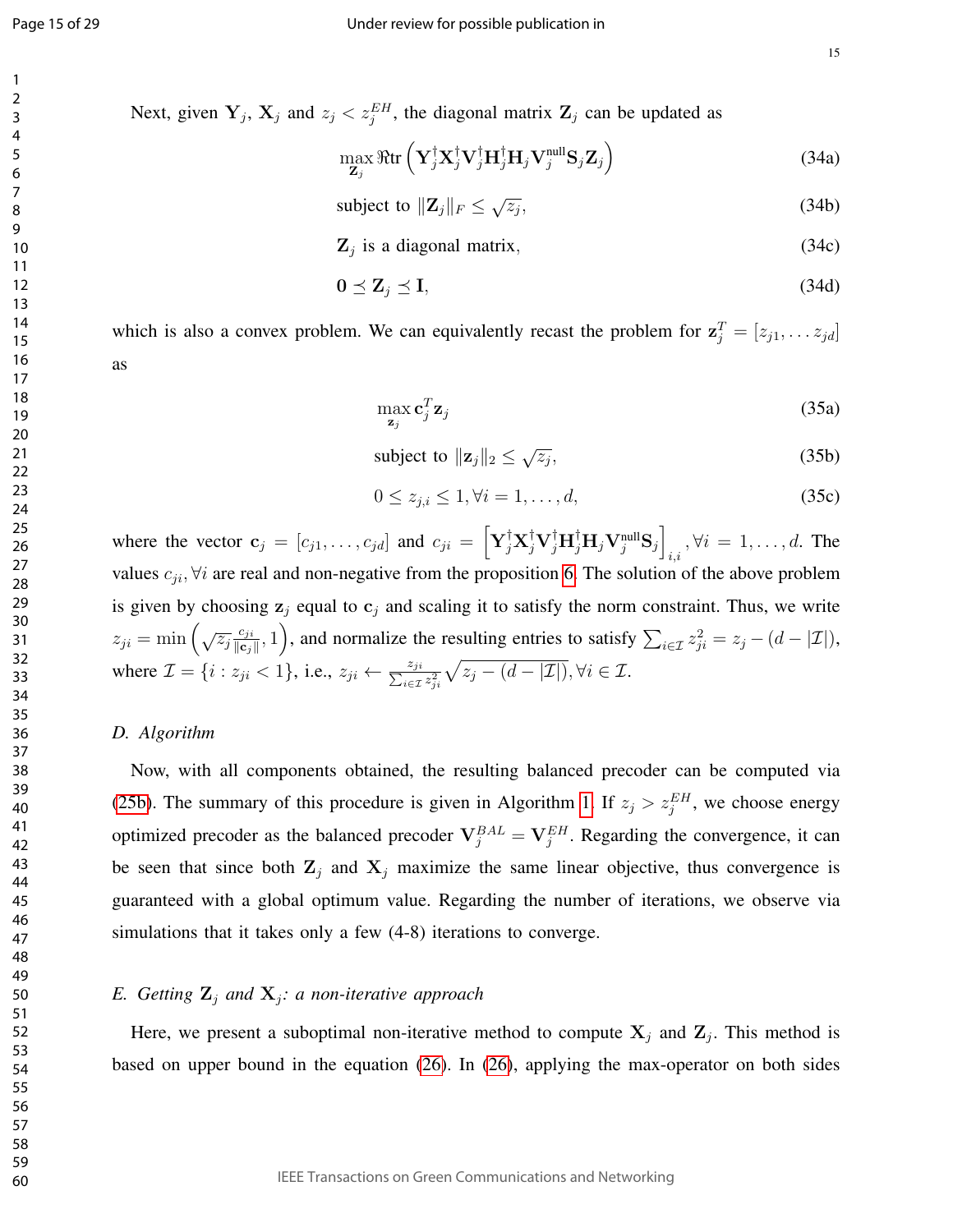60

Algorithm 1 Iterative CD decomposition procedure. **Input:**  $H_j$ ,  $V_j$  and  $z_j$ . Output:  $V_j^{BAL}$ . 1: if  $z_j > z_j^{EH}$  then 2: Return  $V_j^{BAL} = V_j^{EH}$ . 3: else 4: Compute  $\mathbf{S}_j = \mathbb{O}\left(\mathbf{V}_j^{\text{null}\dagger} \mathbf{H}_j^{\dagger} \mathbf{H}_j \mathbf{V}_j\right)$ . 5: Initialize  $\mathbf{Z}_j = \sqrt{\frac{z_j}{d}}$  $\frac{z_j}{d}$ **I** and **Y**<sub>j</sub> by (31). 6: Solve (32a) to get  $X_j$ . 7: Solve (34a) to get  $\mathbf{Z}_j$ . 8: Get  $Y_j$  by (31). 9: Go to step 6 until convergence. 10: Return  $V_j^{BAL}$  via (25b). 11: end if

yields

$$
\max_{\mathbf{S}_{j}, \mathbf{Z}_{j}, \mathbf{X}_{j}, \mathbf{Y}_{j}} \left\| \mathbf{H}_{j} \left( \mathbf{V}_{j} \mathbf{X}_{j} \mathbf{Y}_{j} + \mathbf{V}_{j}^{\text{null}} \mathbf{S}_{j} \mathbf{Z}_{j} \right) \right\|_{F} \n\leq \max_{\mathbf{X}_{j}, \mathbf{Y}_{j}} \left\| \mathbf{H}_{j} \mathbf{V}_{j} \mathbf{X}_{j} \mathbf{Y}_{j} \right\|_{F} + \max_{\mathbf{S}_{j}, \mathbf{Z}_{j}} \left\| \mathbf{H}_{j} \mathbf{V}_{j}^{\text{null}} \mathbf{S}_{j} \mathbf{Z}_{j} \right\|_{F},
$$
\n(36)

Thus, for a lower complexity solution, we solve the right hand side get the components for the balanced precoding.

Given  $z_j < z_j^{EH}$ , the matrix  $\mathbf{Z}_j$  can be obtained to maximize the harvested power as

$$
\mathbf{Z}_{j} = \arg \max_{\mathbf{Z}_{j} \forall j} \|\mathbf{H}_{j} \mathbf{V}_{j}^{\text{null}} \mathbf{S}_{j} \mathbf{Z}_{j} \|_{F}^{2}
$$
(37)

subject to (34b), (34c), (34d).

The above problem can be simplified as

$$
\max_{0 \le z_{ji} \le 1, \forall i} \sum_{i} z_{ji}^2 f_{ji}
$$
\n(38a)

subject to 
$$
\sum_{i} z_{ji}^2 \le z_j,
$$
 (38b)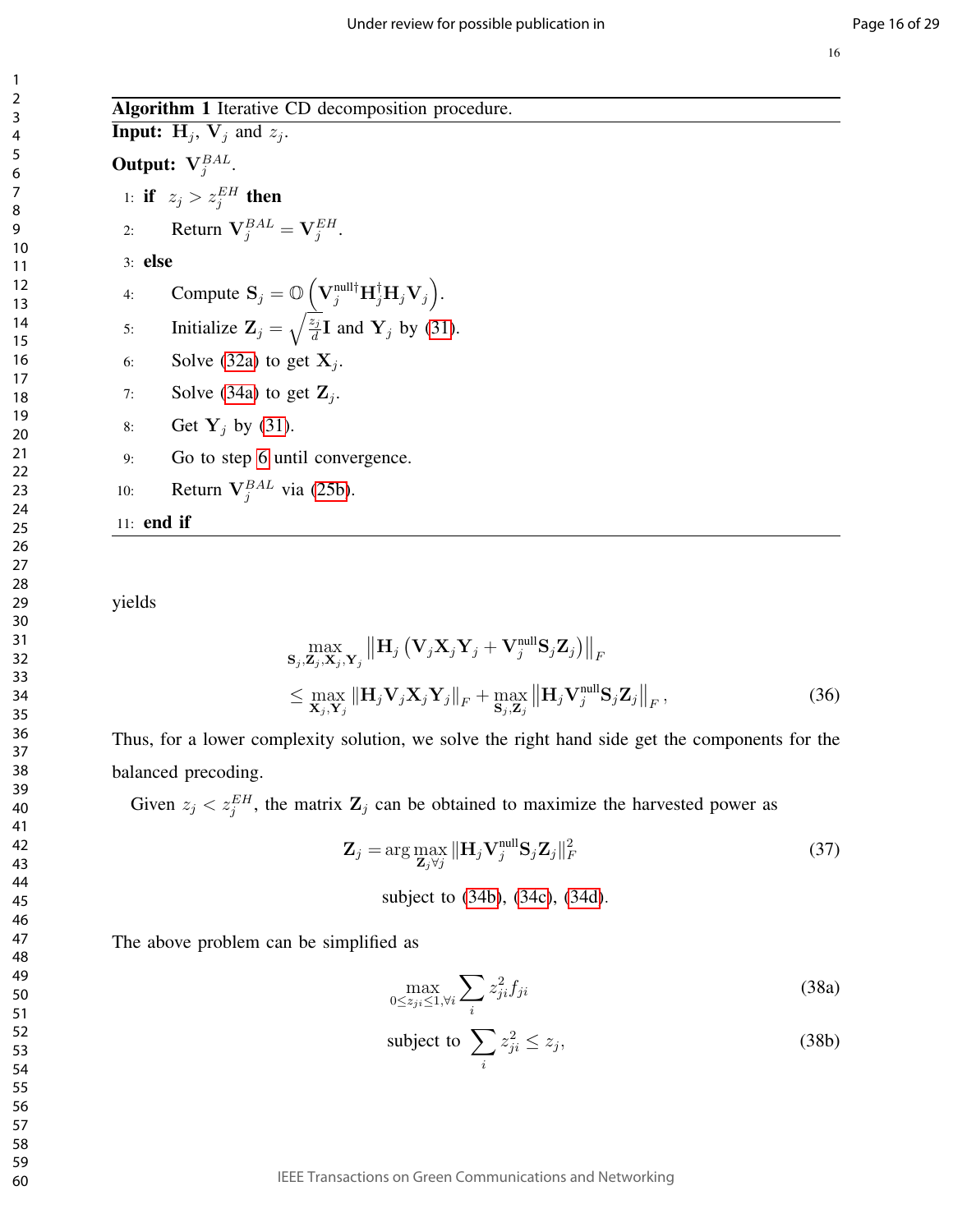17

where the values  $f_{ji} = \left[ S_j^{\dagger} V_j^{\text{null} \dagger} H_j^{\dagger} H_j V_j^{\text{null}} S_j \right]$  $i, i, j, \forall i = 1, \dots, d$  are real and non-negative. For the solution of the above optimization, we write

$$
z_{ji}^2 = \min\left(z_j \frac{f_{ji}}{\sum_i f_{ji}}, 1\right), \forall i = 1, \dots, d,
$$
\n(39)

and normalize the resulting entries  $(\mathcal{I} = \{i : z_{ji} < 1\})$  to satisfy  $\sum_{i \in \mathcal{I}} z_{ji}^2 = z_j - (d - |\mathcal{I}|)$ .

Next, the matrix  $Y_j$  can be computed using (31). Further, the matrix  $X_j$  can be chosen as

$$
\mathbf{X}_{j} = \arg \max_{\|\mathbf{X}_{j}\| \le 1} \|\mathbf{H}_{j} \mathbf{V}_{j} \mathbf{X}_{j} \mathbf{Y}_{j}\|_{F}^{2}
$$
(40)

$$
=\mathbb{O}\left(\mathbf{V}_{j}^{\dagger}\mathbf{H}_{j}^{\dagger}\mathbf{H}_{j}\mathbf{V}_{j}\mathbf{Y}_{j}^{-1}\right).
$$
\n(41)

The resulting  $j^{th}$  precoder  $V_j^{BAL}$  can be given via (25b).

#### *F. Computational complexity*

The product  $\mathbf{H}_{j}^{\dagger} \mathbf{H}_{j}$  and its EVD need  $\mathcal{O}(M^{2}NK)$  and  $\mathcal{O}(M^{3})$  operations. For  $\mathbf{S}_{j}$ , the product and  $\mathbb{O}(\cdot)$  need  $\mathcal{O}(NK \cdot M(M-d) + NK(d \cdot M + NK(M-d) \cdot M) = \mathcal{O}(NKM^2)$ and  $\mathcal{O}(d^2 \cdot (M-d) + d^3) = \mathcal{O}(Md^2)$ . The rest of operations are below  $\mathcal{O}(Md^3)$  or  $\mathcal{O}(M^3)$ . Thus, if  $M = N$ , Algorithm 1 has  $\mathcal{O}(M^3K + Md^2N_I) \approx \mathcal{O}(M^3K)$  computational complexity, where the number of iterations  $N_I$  for convergence are few (4-8), i.e.  $N_I \ll \frac{KM^2}{d^2}$ . Similarly, non-iterative process has the same complexity.

#### *G. Bounds on the harvesting Energy*

Note that not any trivial balanced precoding can guarantee the better harvested energy. For the balanced precoding, the following bounds can be obtained.

**Lemma 7.** Given balanced precoding  $\{V_k^{BAL}, \forall k\}$  for the channel  $\{H_{kj}, \forall k, j\}$  with IA pre*coders*  ${V_k, \forall k}$ *, the total harvested energy can be bounded as* 

$$
\zeta \sum_{j=1}^{K} \frac{P_j}{d} \left[ \|\mathbf{H}_j \mathbf{V}_j\|_F^2 \left(1 - \frac{z_j}{d}\right) + \|\mathbf{H}_j \mathbf{V}_j^n\|_F^2 \left(\frac{z_j}{d}\right) \right]
$$
(42a)

$$
\leq \sum_{k=1}^{K} Q_k(\bar{\rho}_k, \mathbf{V}_k^{BAL}) \leq \zeta \sum_{j=1}^{K} P_j \lambda_{j1}.
$$
\n(42b)

*Proof:* Proof is given in Appendix-B.

The above result shows an improvement over (11), i.e., the balanced precoding promises the better harvested energy than that achieved using just perfect IA precoders. With the balanced precoding, the resultant rate loss can be obtained from the upper bound in the Lemma 5.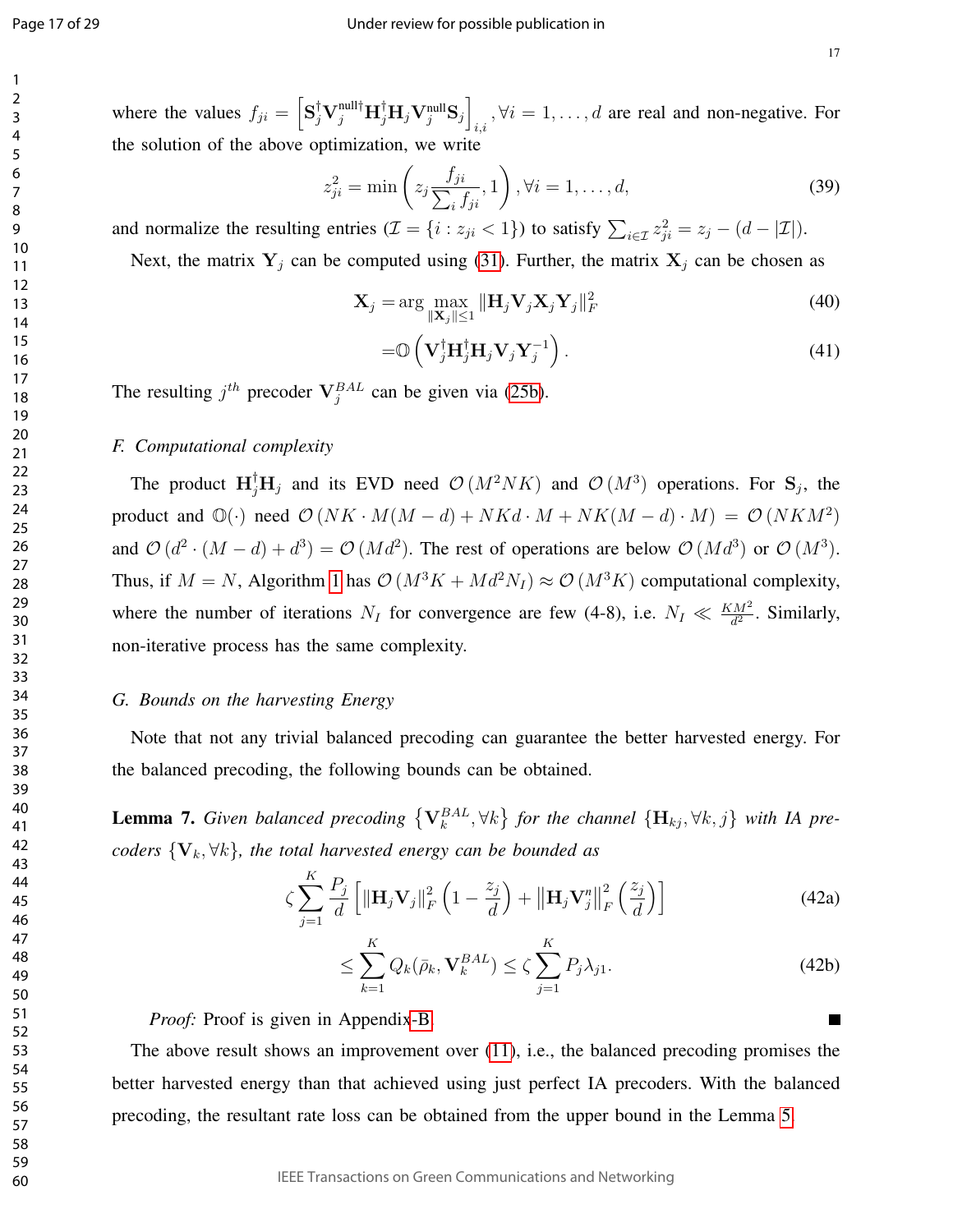With  $\bar{\rho}_k = \bar{\rho}, \forall k$  and with  $\mathcal{CN}(0, 1)$  entries in  $H_{kj}$ , performing the exception on both the sides in the above equation gives

$$
\zeta \bar{\rho} K N \sum_{j} P_j \approx \sum_{k=1}^{K} \mathbb{E} \left\{ Q_k(\bar{\rho}) \right\} \tag{43a}
$$

$$
\leq \zeta \bar{\rho} K N d \left(\frac{K N + d}{K N d + 1}\right)^{2/3} \sum_{j=1}^{K} P_j,\tag{43b}
$$

where the left approximation is obtained assuming  $\mathbb{E} \left\| \mathbf{H}_j \mathbf{V}_j^{BAL} \right\|$ 2  $\frac{2}{F} \approx \bar{\rho} K N d$ , and the right inequality is given by  $\mathbb{E} \left\{ \lambda_{j1} \right\} = \bar{\rho} K N d \left( \frac{KN+d}{KN+d+1} \right)^{2/3}$  [47].

#### V. ENERGY HARVESTING WITH FEEDBACK

In the above formulation for EH, perfect IA precoder has been employed, which is not the case in practice. In practice, to avail the precoder at the transmitter side, either CSI or precoder is fed back in quantized or analog form. In this section, considering precoder feedback, the sum rate and energy harvesting terms are analyzed. Recall that the trade off between these is characterized by the chordal distance. In literature, it has been demonstrated that chordal distance is an integral part of the feedback systems. Therefore, in the following analog precoder feedback scheme is provided, followed by limited precoder feedback.

#### *A. Analog Feedback*

In analog feedback, after the estimation of the reverse links, full  $(M \times d)$  precoder is sent back using analog transmission [27]. In orthogonal transmission case, destinations transmit simultaneously in Kd time slots respectively. After receiving the noisy precoder information at the sources, the orthogonalization of the MMSE estimate is performed to obtain the final precoder estimate.

From the results in [27], it can be observed that for lower feedback SNR, the chordal distance remains constant and so, the sum rate loss increases with SNR (see Lemma 5). On the other hand, for medium to high SNR case, the chordal distance decreases inversely proportional to SNR, which keeps the rate loss constant for this SNR range. In IA scenarios, the medium to high SNR regime is of more importance. In conjunction with energy harvesting, one can note that the chordal distance dynamically changes according to the feedback SNR selected at the destinations. The conclusion of this result is that analog feedback also helps in increasing energy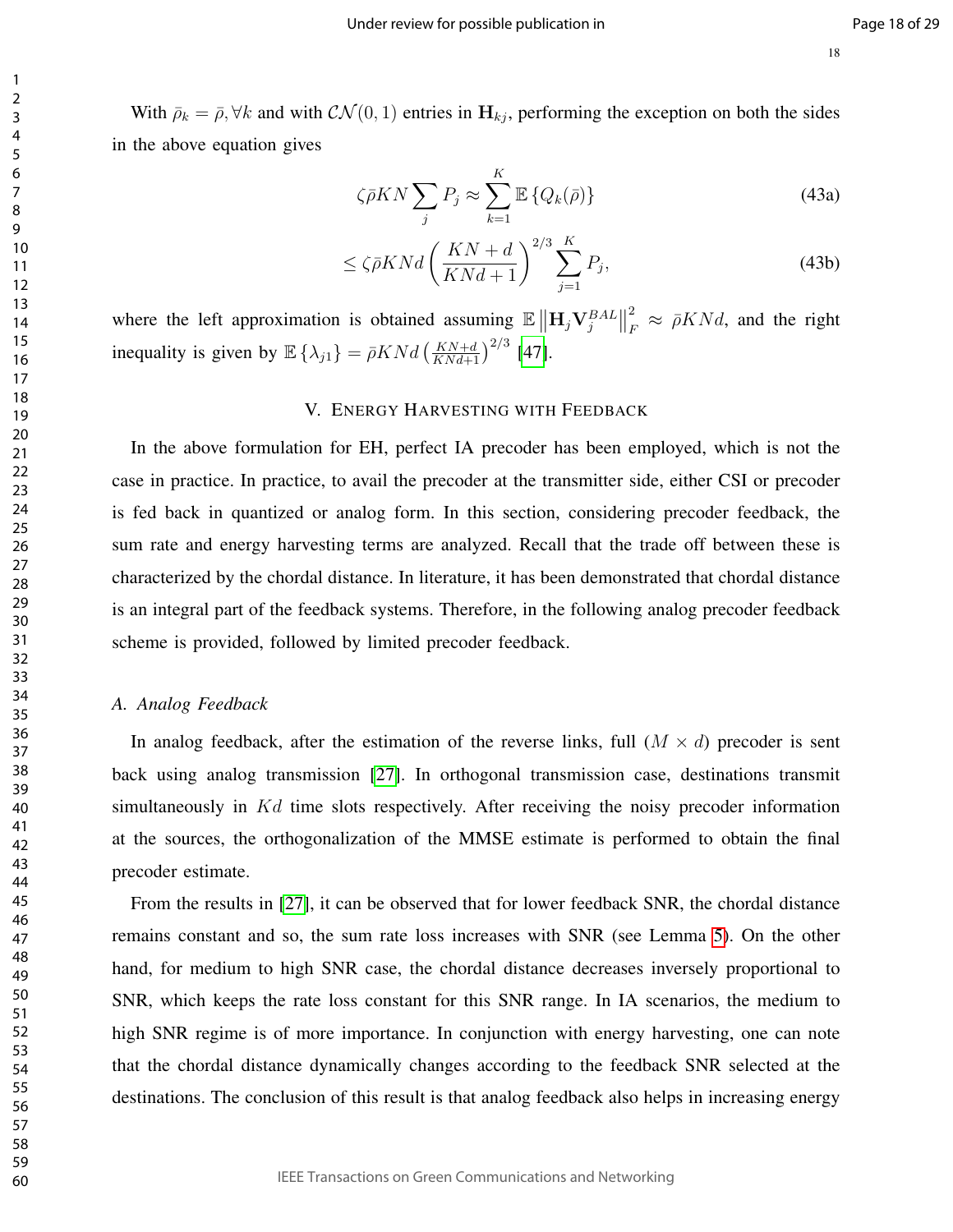efficiency while maintaining linear sum rate scaling. To get the desired energy in harvesting, only the splitting factor needs to be selected using the results in the previous section.

For perfect CSI, given the RLUB ( $\Delta R_{\text{max}}$ ), CD value can be obtained as

$$
z = \frac{d(M-d)}{(K-1)M} \left(\frac{P}{\sigma^2}\right)^{-1} \left(2^{\frac{\Delta R_{\text{max}}}{d}} - 1\right),\tag{44}
$$

from Lemma 5.

#### *B. Quantized Feedback*

Let the vector  $\mathbf{b} = [b_1, b_2, \dots, b_K]^T$  denote the number of feedback bits allocated for each user. The corresponding precoder quantization codebook of size  $2^{b_k}$  is given as  $C(b_k) = \{C_1(b_k), \ldots, C_{2^{b_k}}(b_k)\}\$ where each entry  $\mathbf{C}_i(b_k)$  is an  $M \times d$  orthogonal matrix such that  $\mathbf{C}_i(b_k)^{\dagger} \mathbf{C}_i(b_k) = \mathbf{I}_d$ . The codebook  $\mathcal{C}(b_k)$  for each  $b_k$  is considered to be known to all the transmitters and receivers. The precoder matrix index (PMI) vector is denoted as  $\mathbf{q} = [q_1, \dots, q_K]^T$  with each  $q_k$  representing an index from the codebook  $C(b_k)$ , i.e.  $1 \le q_k \le 2^{b_k}$ ,  $\forall k$ .

In the conventional method, when the perfect IA precoders are available, each of the precoders is quantized using the chordal distance metric. Let  $q_{CD}$  denote the PMI vector obtained using quantization based on chordal distance. The  $k^{th}$  index of  $q_{CD}$  is obtained as

$$
q_{CD,k} = \arg\min_{\mathbf{C}_i \in \mathcal{C}} d_c^2(\mathbf{V}_k, \mathbf{C}_i),
$$
\n(45)

where  $q_{CD,k}$  is the index of the closest codebook entry. This technique incurs a low computational complexity. Improved precoder feedback schemes can be seen in [28], [29] which suggest that the sum rate can be improved for the same number of quantization bits. The main point is to observe that the limited feedback can increase the harvested energy since chordal distance is non-zero. Note that the resultant chordal distance of quantized precoders varies inversely proportional to the codebook size, i.e., as codebook size increases EH decreases and sum rate increases. Therefore, given the codebook, the chordal distance can be fixed as

$$
z = \mathbb{E}d_c^2(\mathbf{V}_k, \mathbf{C}_i) < 2^{-\frac{B}{d(M-d)}},\tag{46}
$$

and splitting ratio can be varied to get the desired harvested energy.

*Remark (SNR shift)*: For  $z = 0$ , the splitting causes the noise variance to change from  $\sigma^2$  to  $\sigma_{ID}^2$ , which causes the  $\left(\frac{\sigma_{ID}^2}{\sigma^2}\right)$  $\frac{1}{dB} = \left(1 + \frac{\delta^2}{\rho_k \sigma}\right)$  $\rho_k \sigma^2$  $\setminus$ shift in SNR without loosing linear sum rate scaling. It shows that the splitting factor can be obtained to maintain linear rate scaling with a given SNR shift or a given constant rate loss. For example, to get only 3 dB loss in sum rates,  $1+\frac{\delta^2}{\rho_k\sigma^2}=2$  or  $\rho_k=1-\bar{\rho}_k=\frac{\delta^2}{\sigma^2}$  $\frac{\delta^2}{\sigma^2}$ .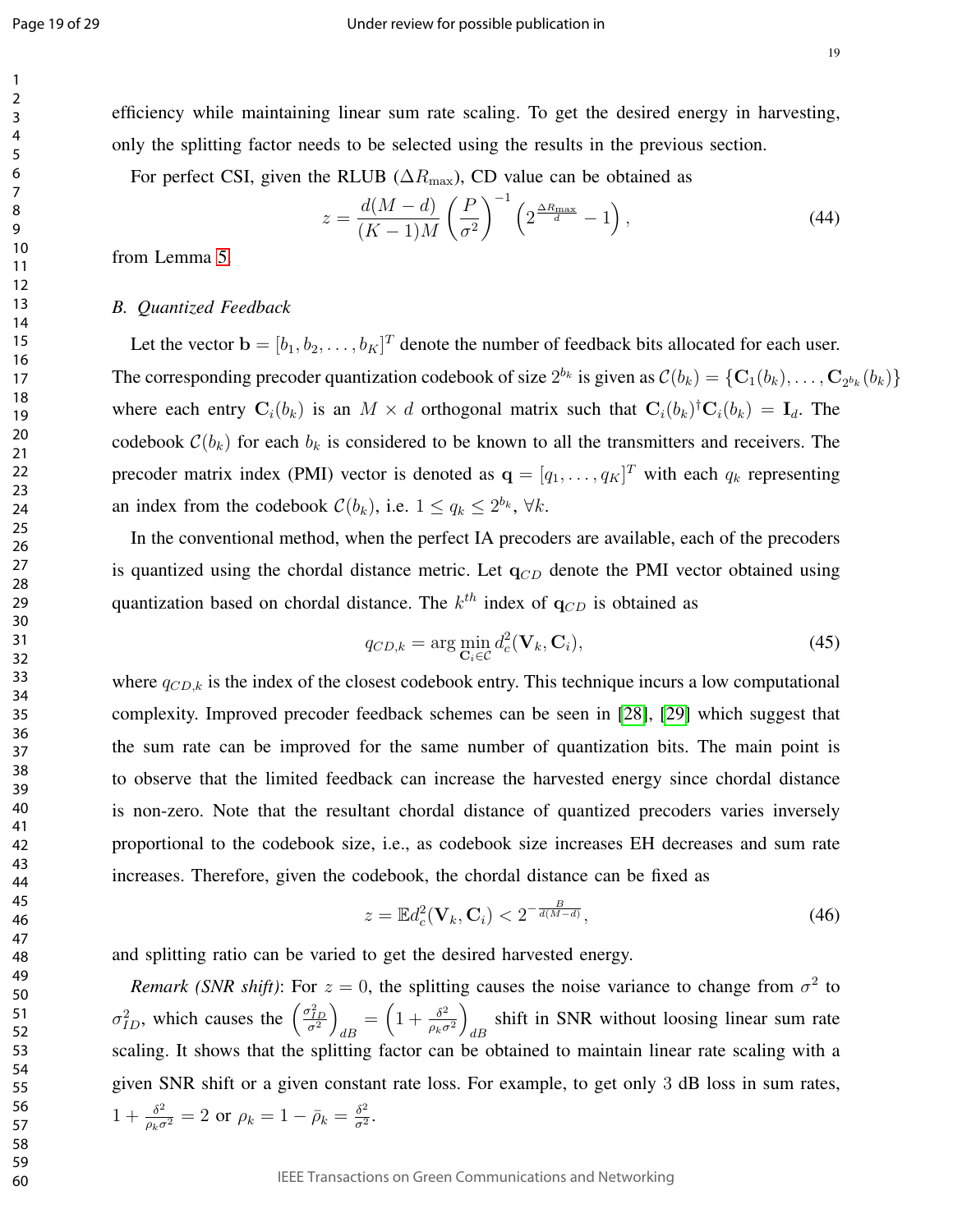#### VI. SIMULATION RESULTS

#### *A. Simulation settings*

The value of essential variables are given as follows:  $\rho_k = \zeta = 0.5, \forall k, P_k = P$  and  $z_j = z$ . We consider two IA-feasible systems (a)  $(4 \times 4, 2)^3$  and (b)  $(5 \times 5, 2)^3$ . Each entry of  $H_{kj}$  is assumed to be distributed as  $\mathcal{CN}(0, 1)$ . For balanced precoding, the iterative process (ICD) is run for a maximum of 6 iterations. We assume for all j,  $z_j = z < \min_j z_j^{EH}$ . In the following figures, we compare different precoding strategies given below.

- (RAND) Random full rank precoder with orthogonal columns;
- (MAX-EH) Harvested energy maximizing precoder;
- (SSIA) Balanced Precoders from subspace IA method with  $z = 0, 0.1, 0.8;$
- (MMSEIA) Balanced precoder from MMSE based IA algorithm [45] with  $z = 0, 0.1, 0.8;$
- (PQFB) Precoder obtained from quantized feedback from a given codebook of size 6 bits [45];
- Precoder acquired via analog precoder feedback (PAFB) [27], and via analog CSI feedback (CSIAFB) [48] with similar feedback transmission power as the forward one,  $P_f = P$ .

#### *B. Rate-energy region plots*

Given the precoders  ${V_k, \forall k}$ , the rate-energy region can be written as [49], [50],  $C =$ 

$$
\bigcup_{\rho} \left\{ (R, Q) : R \leq \sum_{k=1}^{K} R_k \left( \rho_k, \mathbf{V}_k \right), Q \leq \sum_{k=1}^{K} Q_k \left( \rho_k, \mathbf{V}_k \right) \right\},\tag{47}
$$

where  $\rho = [\rho_1, \dots, \rho_K]$  is a vector of K splitting factors. For a splitting noise variance  $\delta^2 = 0.1$ , assuming  $\rho_k = \rho$ ,  $\forall k$  varying  $\rho$  from 0 to 1, the parametric plots are drawn to illustrate rate-energy regions [49], [50].

Figure 1 shows the sum rate versus the total harvested energy plot for three types of precoders, viz., MSE-IA, MAX-EH and MSE-IA with balanced precoding. It can be seen that MSE-IA region has higher sum rates and lower energies, while the region for MAX-EH precoders has less sum rates and higher energies. These plots represent two extreme ends of rate and energy achievabililty. Next, for the balanced precoding with iterative method, it can be observed that as z increases, the rate decreases and energy increases, when  $z < \min_j z_j^{EH}$ . When  $z > \min_j z_j^{EH}$ , both rate and energy achieved are lower. Therefore, for the case of  $z > \min_j z_j^{EH}$ , it is better to employ MAX-EH precoder than IA-precoder.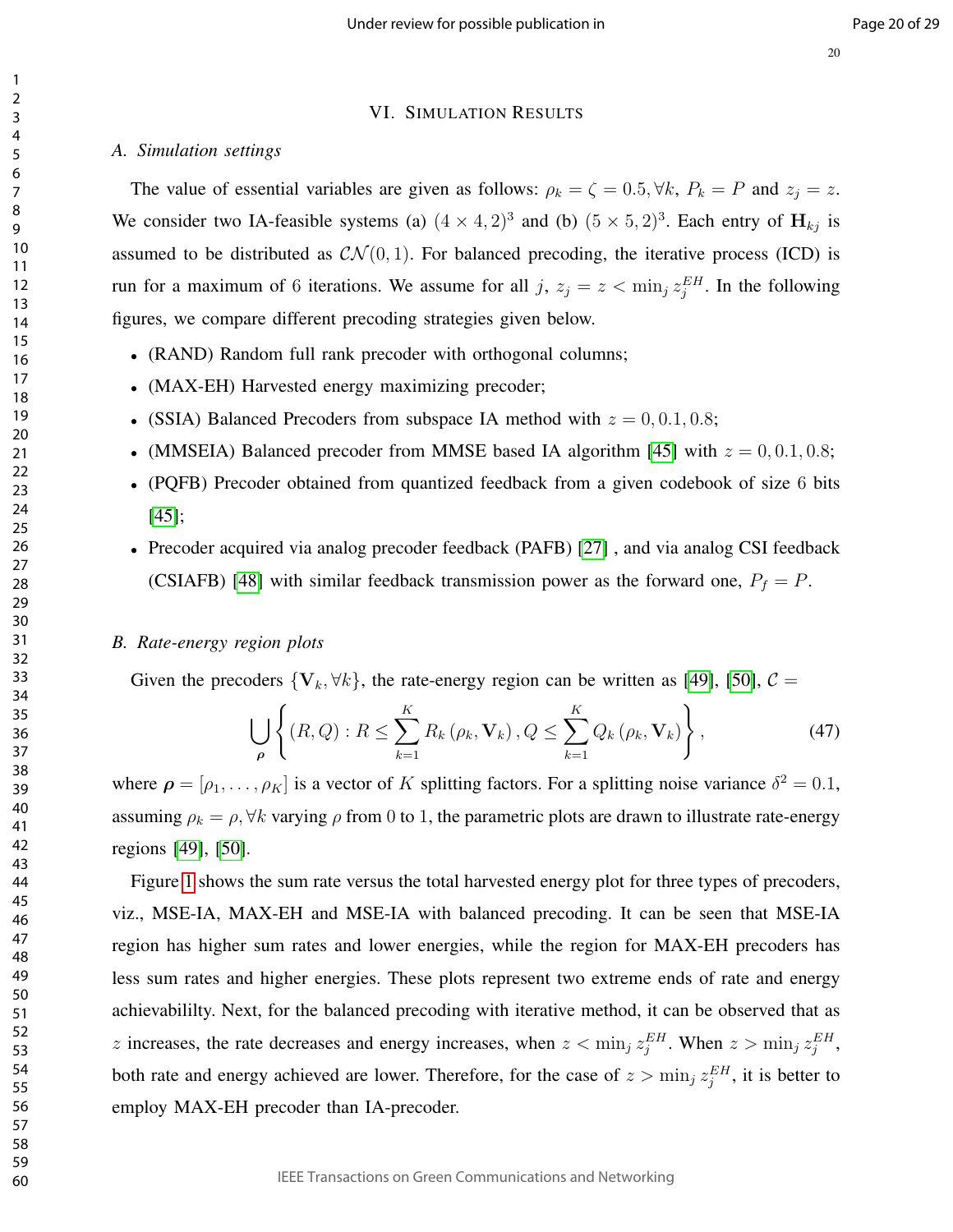



Figure 1. Rate-energy plot for  $(5 \times 5, 2)^3$  system for iterative CD decomposition.



Figure 2. Rate-energy plot for  $(5 \times 5, 2)^3$  system for different precoding methods.

Figure 2 compares the same rate-energy region for different precoding schemes. The following points can be concluded from the figure.

- $C_{RAND} \subset C_{MAX-EH}$  and  $C_{RAND} \subset C_{MSEIA-ICD}$ : Random precoders have worst rates.
- $C_{SSIA} \subset C_{MSEIA}$ : Among IA-methods, MSE based methods are better suited for both rate and energy optimization.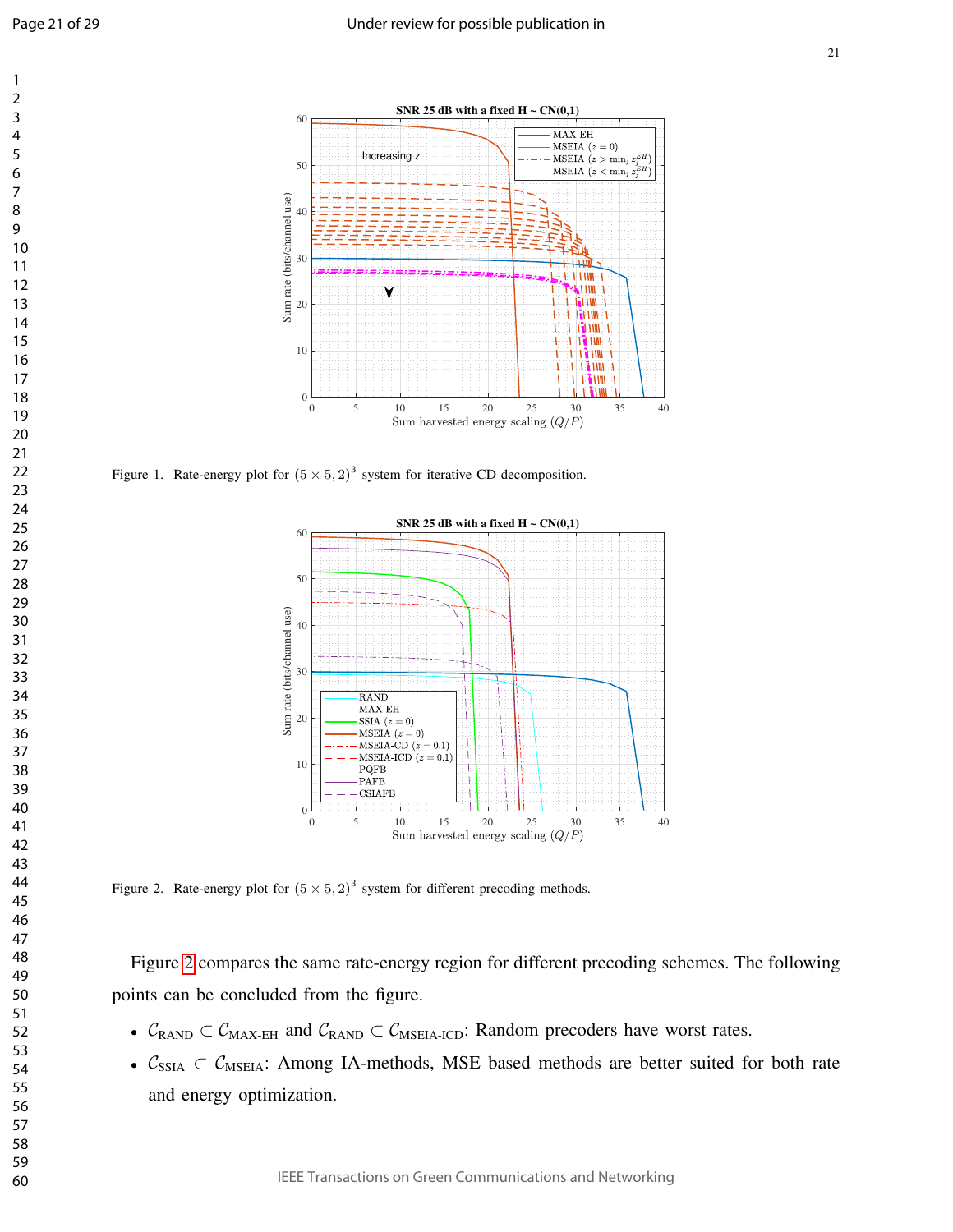

Figure 3. Sum rates versus SNR with  $(4 \times 4, 2)^3$  system.

- $\mathcal{C}_{CSIAFB} \subset \mathcal{C}_{PAFB}$  and  $\mathcal{C}_{POFB} \subset \mathcal{C}_{PAFB}$ : Analog precoder feedback is better than both analog CSI feedback and precoder quantizated feedback.
- $\mathcal{C}_{\text{MSEIA-CD}} \subset \mathcal{C}_{\text{MSEIA-ICD}}$ : Iterative balanced precoding method provides better rate and energy than that via non-iterative one. Therefore, in the following, iterative method based precoding is considered for comparison.

#### *C. Sum Rate and harvested energy versus SNRs*

Figure 3-4 illustrate the sum rates with respect to SNR for  $(4 \times 4, 2)^3$  and  $(5 \times 5, 2)^3$  systems, respectively. It can be observed that both SSIA and MSEIA  $(z = 0)$  achieve linear sum rate scaling with SNR, while with  $z > 0$ , saturating sum rates are obtained at high SNR. As compared to  $(4 \times 4, 2)^3$  system, the saturation in sum rates starts at higher SNR for  $(5 \times 5, 2)^3$  system, since more spatial dimensions are available in  $(5 \times 5, 2)^3$  to grant diversity gains. For limited feedback with 8 quantization bits per precoder, similar rate losses can be seen due to saturation, because to keep the rate loss constant number of bits need to be scaled proportional to SNR [45]. For analog feedback (AFB) schemes (CSIAFB and PAFB), a constant rate loss can be observed at high SNR regime, yielding the better performance than quantization schemes. Figure 4 plots the similar trend for  $(5 \times 5, 2)^3$  system, except that higher sum rates are achieved due to more spatial dimensions.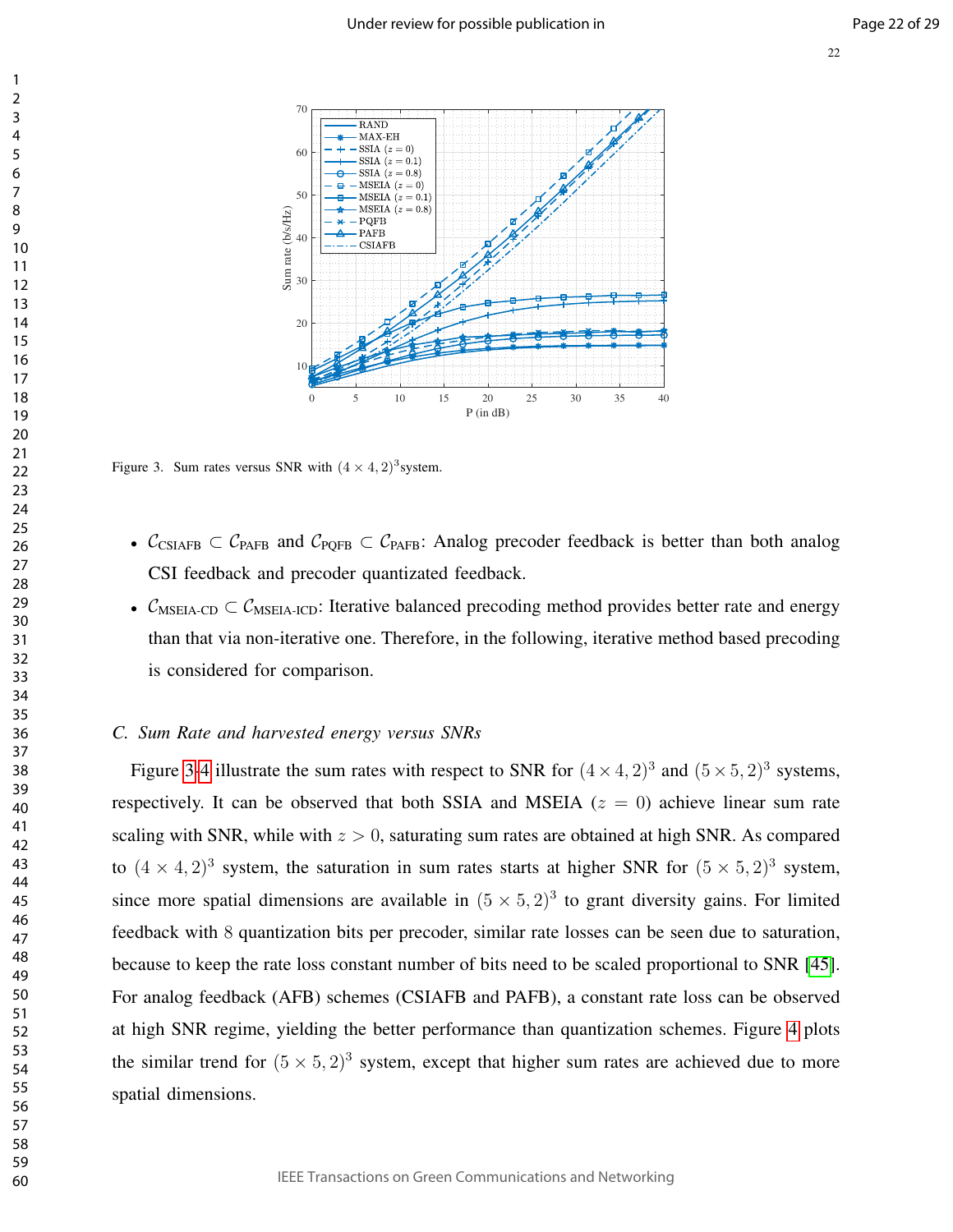



Figure 4. Sum rates versus SNR with  $(5 \times 5, 2)^3$  system.



Figure 5. Figure illustrates both the sum rate and sum harvested power variations versus chordal distance for  $(5 \times 5, 2)^3$  at 25 dB SNR.

#### *D. Rate-Energy performance versus chordal distance*

Figure 5 plots the sum rate (left-axis) and the harvested energy (right-axis) versus the squared chordal distance  $z = d_c^2 \left( V_j, V_j^{BAL} \right)$ ,  $\forall j$  required for the balanced precoding with MSE-IA and SS-IA. It can be seen that the sum rate decreases in a logarithmic manner as  $z$  increases. This behavior has been analyzed in the Lemma 21 for rate-loss upper bound. On the other hand, harvested energy is increased, if z is increased. Upto a certain value of z (say  $z_{th}$ ), MSE-IA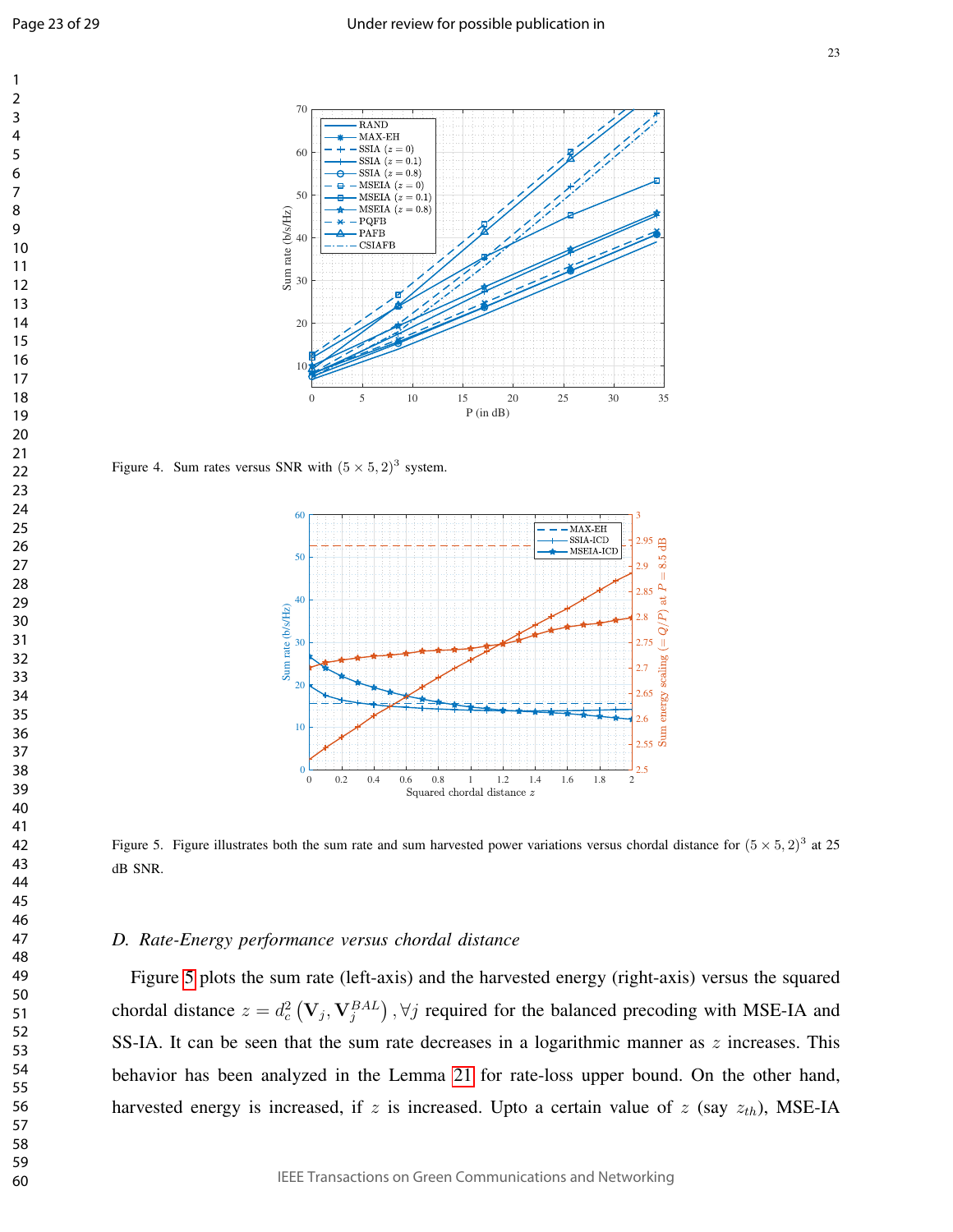

Figure 6. Figure showing the sum harvested power scaling for different precoding methods for  $(4 \times 4, 2)^3$  and  $(5 \times 5, 2)^3$ systems at 25 dB SNR.

provides higher energies than that with SS-IA. When  $z > z<sub>th</sub>$ , SS-IA yields better energy output. Regarding the sum rate intersection between MAX-EH and MSE-IA (or SS-IA), it is the point when  $z = \min_j z_j^{EH}$ . When  $z > \min_j z_j^{EH}$ , both rate and energy are lower than that of MAX-EH. Thus, it is better to consider MAX-EH precoder beyond this intersection. Note that the earlier intersection of SS-IA than MSE-IA is due to the fact that MSE-IA provides better sum rates than SS-IA in general.

#### *E. Energy scaling with SNRs*

The respective harvested energy scaling (with respect to transmit power (P)) is illustrated in Figure 6 for different precoding strategies. Max-EH precoding provides maximum scaling. MSE-IA methods provide better scaling than SS-IA based ones. Also, for rate-energy balanced precoding, increasing the chordal distance shows increase in scaling. This result is also depicted in Figure 5, which shows the sum rate and EH scaling variations with respect to chordal distance. It can be seen that the energy scales linearly with chordal distance. The most efficient method is PAFB, where the chordal distance is selected automatically inversely proportional to feedback SNR. It suggests to choose the chordal distance carefully based on SNR and the required harvested energy constraint.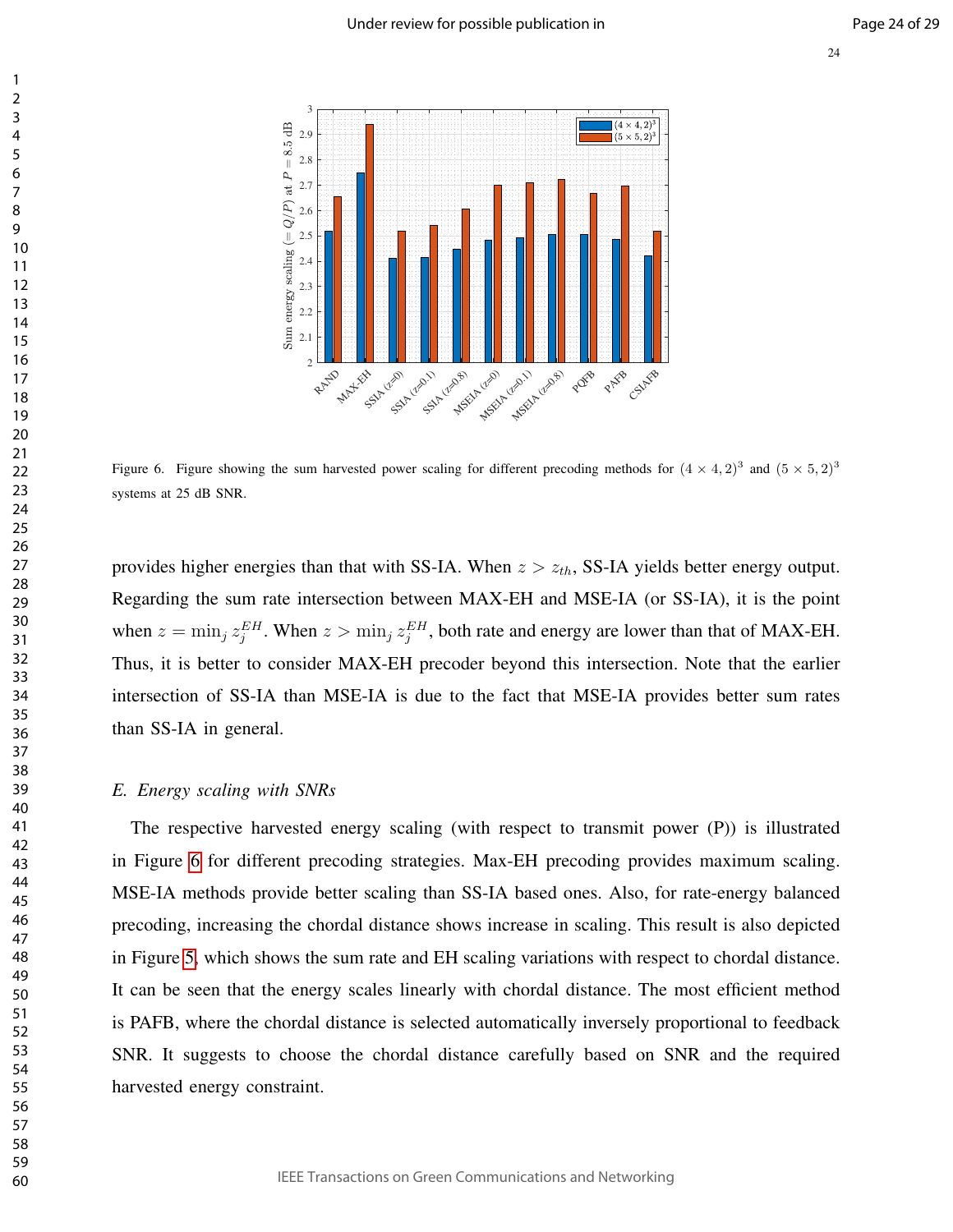

Figure 7. Figure depicts the average QPSK symbol error rate (SER) with respect to SNR for  $(5 \times 5, 2)^3$ .

#### *F. SER plots*

Figure 7 depicts the average SER plots with QPSK modulation for  $(5 \times 5, 2)^3$ . It can be seen that perfect IA precoders ( $z = 0$ ) achieve the minimum SER, while with  $z = 0.1, 0.8$ , the SER saturates. For quantization based methods, the SER can be seen to be higher. Among the feedback schemes, APFB methods can be seen to provide a significantly better SER, close to perfect MSE-IA scheme. More importantly, APFB methods also yield linear sum rate scaling and EH scaling approximately to MSE-IA  $(z = 0.1)$ , which shows the effectiveness of APFB schemes.

#### VII. CONCLUSION

In this paper, we have provided a low-complexity systematic balanced precoding method towards getting the improved trade-off between sum rate and harvested energy. First, the precoder that achieves maximum harvested energy has been computed. Thereafter, utilizing the CD decomposition, we have systematically derived and analyzed the proposed precoder for SWIPT trade-off. The lower and upper bounds on harvested energy for this construction have been obtained. Due to the dependence on CD, the relations to the analog and limited feedback schemes have been discussed. Simulation results show that MSE based methods are better for SWIPT than subspace alignment method or leakage minimization algorithm. Among feedback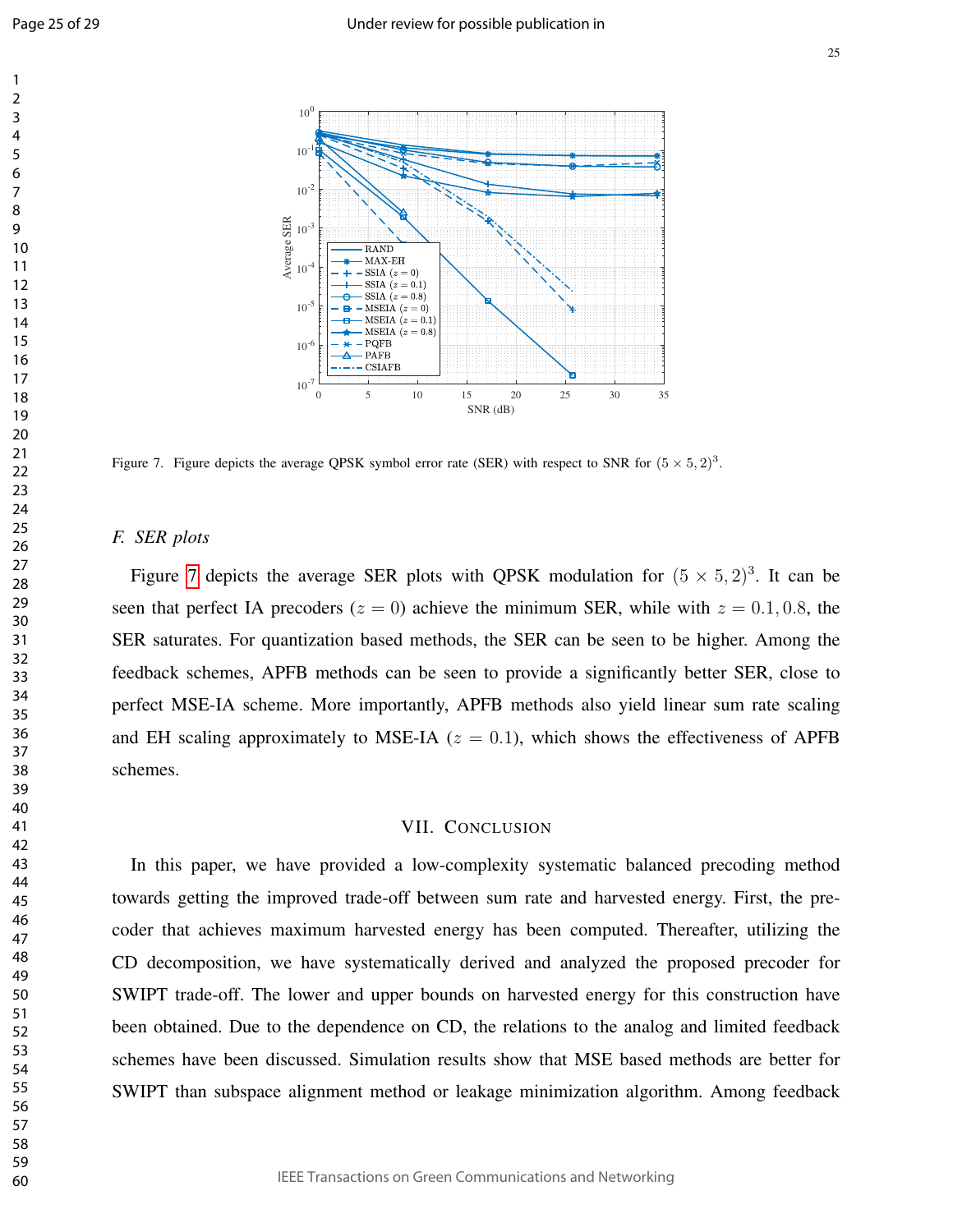schemes, APFB provides improved sum rates without loosing the linear scaling (with SNR) as well as improved harvested energy.

#### APPENDICES

#### *A. Proof of CD decomposition*

Consider two  $M \times d$  orthonormal matrices  $V, \hat{V}$  such that  $V^{\dagger}V = \hat{V}^{\dagger}\hat{V} = I_d$ . Its left null space of size  $M \times M - d$  can be represented as  $\hat{V}_j^{\text{null}} = \text{null}(\hat{V}_j)$ . Then, we can write

$$
\mathbf{V} = \hat{\mathbf{V}} \hat{\mathbf{V}}^{\dagger} \mathbf{V} + \left( \mathbf{I}_M - \hat{\mathbf{V}} \hat{\mathbf{V}}^{\dagger} \right) \mathbf{V}
$$
(48)

$$
= \hat{\mathbf{V}} \underbrace{\hat{\mathbf{V}}^{\dagger} \mathbf{V}}_{=\mathbf{X}\mathbf{Y}} + \hat{\mathbf{V}}^{\text{null}} \underbrace{\hat{\mathbf{V}}^{\text{null}\dagger} \mathbf{V}}_{=\mathbf{S}\mathbf{Z}}
$$
(49)

where the last equation is obtained by the QR-decomposition such that X and S are  $d \times d$ and  $M - d \times d$  orthonormal matrices respectively. It verifies  $d_c^2(\mathbf{V}, \hat{\mathbf{V}}) = d - ||\hat{\mathbf{V}}^\dagger \mathbf{V}||^2_F =$  $d - tr(Y^{\dagger}Y) = tr(Z^{\dagger}Z)$ . Note that  $XY \in \mathbb{C}^{d \times d}$  is independent of  $\hat{V} \in \mathbb{C}^{M \times d}$ , since XY is a projection to a lower dimension space. Also, the factors  $X$  and  $Y$  are independent, since X represents the basis of  $\hat{V}^{\dagger}V$  and the basis are not unique. Using similar facts, the matrices S and Z are also independent. For more details, visit [24].

#### *B. Proof of Lemma 7*

*Proof:* The inequality in the upper bound comes from (13) as  $\frac{1}{d} \sum_{i=1}^{d} ||\mathbf{H}_j \mathbf{V}_j^{BAL}||$ 2  $E_F^2 \leq$ 1  $\frac{1}{d} \sum_{i=1}^d \lambda_{ji} \leq \lambda_{j1}$ ,  $\forall j$ , where the equality occurs when  $z_j = z_j^{EH}$ ,  $\forall j$ , and the second inequality is due to the fact that the average of  $d$ -values is less than the the maximum of them.

The inequality of the lower bound can be derived from the CD decomposition, where the equality occurs, when  $z_j = 0, \forall j$ . For the proposed balanced precoder with the optimum values of  $X_j^*, Y_j^*, S_j^*$  and  $Z_j^*$ , we can write

$$
\|\mathbf{H}_{j}\mathbf{V}_{j}^{BAL}\|_{F}^{2}
$$
\n
$$
= \|\mathbf{H}_{j}\mathbf{V}_{j}\mathbf{X}_{j}^{*}\mathbf{Y}_{j}^{*} + \mathbf{H}_{j}\mathbf{V}_{j}^{\text{null}}\mathbf{S}_{j}^{*}\mathbf{Z}_{j}^{*}\|_{F}^{2}
$$
\n
$$
\overset{(a)}{\geq} \left\|\mathbf{H}_{j}\mathbf{V}_{j}\mathbf{X}_{j}^{*}\sqrt{1 - \frac{z_{j}}{d}} + \mathbf{H}_{j}\mathbf{V}_{j}^{\text{null}}\mathbf{S}_{j}^{*}\sqrt{\frac{z_{j}}{d}}\right\|_{F}^{2}
$$
\n
$$
\overset{(b)}{\geq} \|\mathbf{H}_{j}\mathbf{V}_{j}\mathbf{X}_{j}^{*}\|_{F}^{2}\left(1 - \frac{z_{j}}{d}\right) + \|\mathbf{H}_{j}\mathbf{V}_{j}^{\text{null}}\mathbf{S}_{j}^{*}\|_{F}^{2}\left(\frac{z_{j}}{d}\right)
$$
\n
$$
\overset{(c)}{\geq} \|\mathbf{H}_{j}\mathbf{V}_{j}\|_{F}^{2}\left(1 - \frac{z_{j}}{d}\right) + \|\mathbf{H}_{j}\mathbf{V}_{j}^{\text{null}}\|_{F}^{2}\left(\frac{z_{j}}{d}\right),
$$

IEEE Transactions on Green Communications and Networking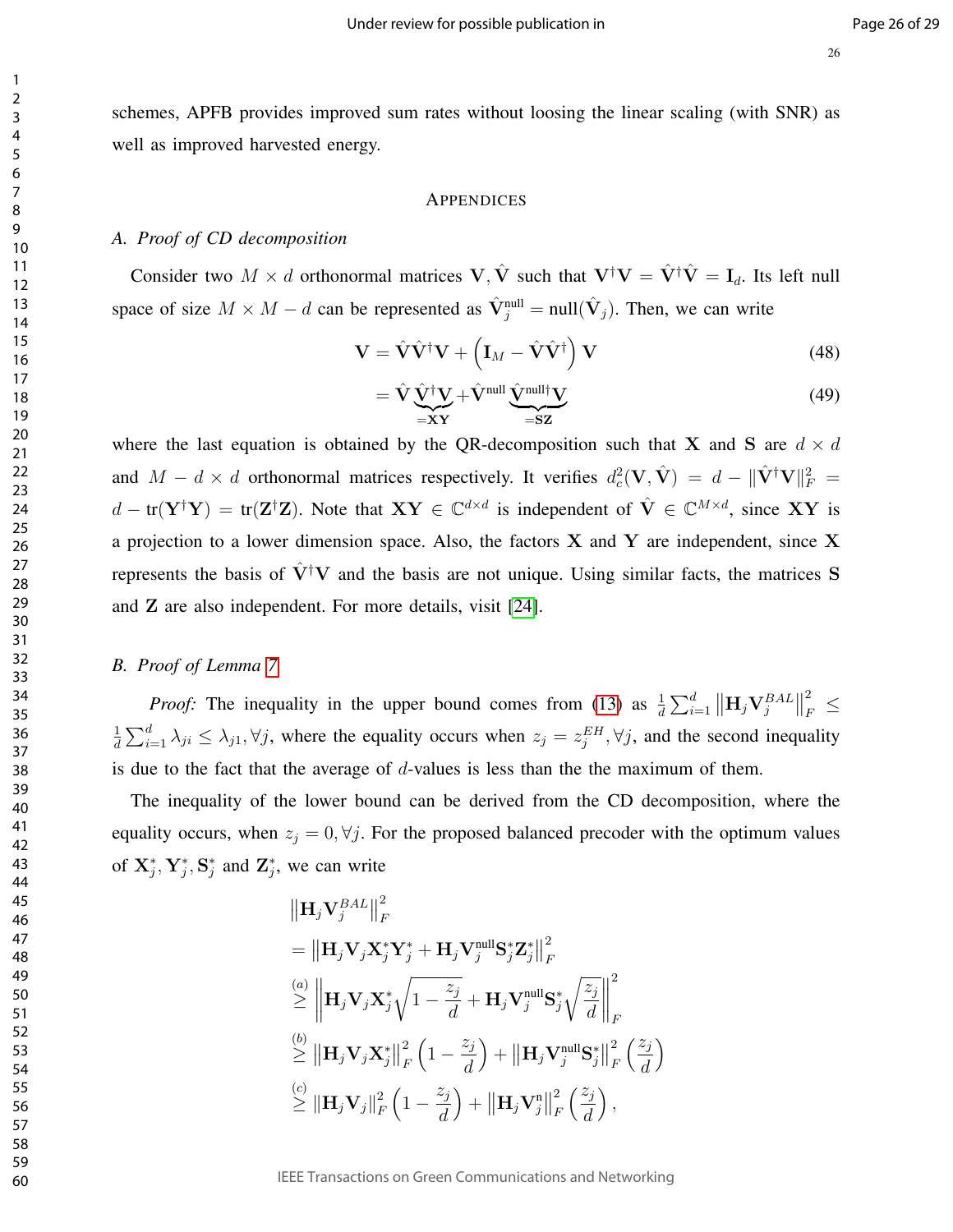27

where in (*a*), the maximum value of norm is upper bounded by trivial selection  $\mathbf{Z}_j = \mathbf{I}_j \sqrt{1 - \frac{z_j}{d}}$  $\frac{z_j}{d}$  ; in  $(b)$ , we employ the fact that the trace value in the above norm-expansion is non-negative for the proposed scheme, as mentioned in the proposition 6; and in  $(c)$ , the specific d-dimensional null space  $(\mathbf{V}_j^{\text{null}} \mathbf{S}_j^*)$  can be replaced with any other *d*-dimensional null space  $\mathbf{V}_j^{\text{n}} \in \mathcal{G}_{M,d}$  of  $\mathbf{V}_j$ .

#### **REFERENCES**

- [1] N. Zhao, F. R. Yu, and V. C. M. Leung, "Wireless energy harvesting in interference alignment networks," *IEEE Communications Magazine*, vol. 53, no. 6, pp. 72–78, 2015.
- [2] Z. G. Wan, Y. K. Tan, and C. Yuen, "Review on energy harvesting and energy management for sustainable wireless sensor networks," in *IEEE 13th International Conference on Communication Technology*, Sep. 2011, pp. 362–367.
- [3] R. Prasad, S. Devasenapathy, V. Rao, and J. Vazifehdan, "Reincarnation in the ambiance: Devices and networks with energy harvesting," *IEEE Communications Surveys and Tutorials*, vol. 16, no. 1, pp. 195–213, 2014.
- [4] C. Valenta and G. Durgin, "Harvesting wireless power: Survey of energy-harvester conversion efficiency in far-field, wireless power transfer systems," *IEEE Microwave Magazine*, vol. 15, no. 4, pp. 108–120, 2014.
- [5] R. Vyas, B. Cook, Y. Kawahara, and M. Tentzeris, "E-WEHP: A batteryless embedded sensor-platform wirelessly powered from ambient digital-TV signals," *IEEE Transactions on Microwave Theory and Techniques*, vol. 61, no. 6, pp. 2491–2505, 2013.
- [6] I. Krikidis, S. Timotheou, S. Nikolaou, G. Zheng, D. Ng, and R. Schober, "Simultaneous wireless information and power transfer in modern communication systems," *IEEE Communications Magazine*, vol. 52, no. 11, pp. 104–110, 2014.
- [7] M. Khandaker and K.-K. Wong, "Swipt in MISO multicasting systems," *IEEE Wireless Communications Letters*, vol. 3, no. 3, pp. 277–280, 2014.
- [8] Q. Shi, L. Liu, W. Xu, and R. Zhang, "Joint transmit beamforming and receive power splitting for MISO SWIPT systems," *IEEE Transactions on Wireless Communications*, vol. 13, no. 6, pp. 3269–3280, 2014.
- [9] Q. Shi, W. Xu, T.-H. Chang, Y. Wang, and E. Song, "Joint beamforming and power splitting for MISO interference channel with SWIPT: An SOCP relaxation and decentralized algorithm," *IEEE Transactions on Signal Processing*, vol. 62, no. 23, pp. 6194–6208, 2014.
- [10] B. Xu, Y. Zhu, and R. Zhang, "Optimal power allocation for a two-link interference channel with SWIPT," in *Sixth International Conference on Wireless Communications and Signal Processing (WCSP)*, Oct 2014, pp. 1–5.
- [11] Z. Zong, H. Feng, F. Yu, N. Zhao, T. Yang, and B. Hu, "Optimal transceiver design for SWIPT in K-user MIMO interference channels," *IEEE Transactions on Wireless Communications*, vol. 15, no. 1, pp. 430–445, 2016.
- [12] L. R. Varshney, "Transporting information and energy simultaneously," in *IEEE International Symposium on Information Theory*, July 2008, pp. 1612–1616.
- [13] P. Grover and A. Sahai, "Shannon meets Tesla: Wireless information and power transfer," in *IEEE International Symposium on Information Theory*, June 2010, pp. 2363–2367.
- [14] R. Zhang and C. Ho, "MIMO broadcasting for simultaneous wireless information and power transfer," *IEEE Transactions on Wireless Communications*, vol. 12, no. 5, pp. 1989–2001, 2013.
- [15] L. Liu, R. Zhang, and K.-C. Chua, "Wireless information and power transfer: A dynamic power splitting approach," *IEEE Transactions on Communications*, vol. 61, no. 9, pp. 3990–4001, 2013.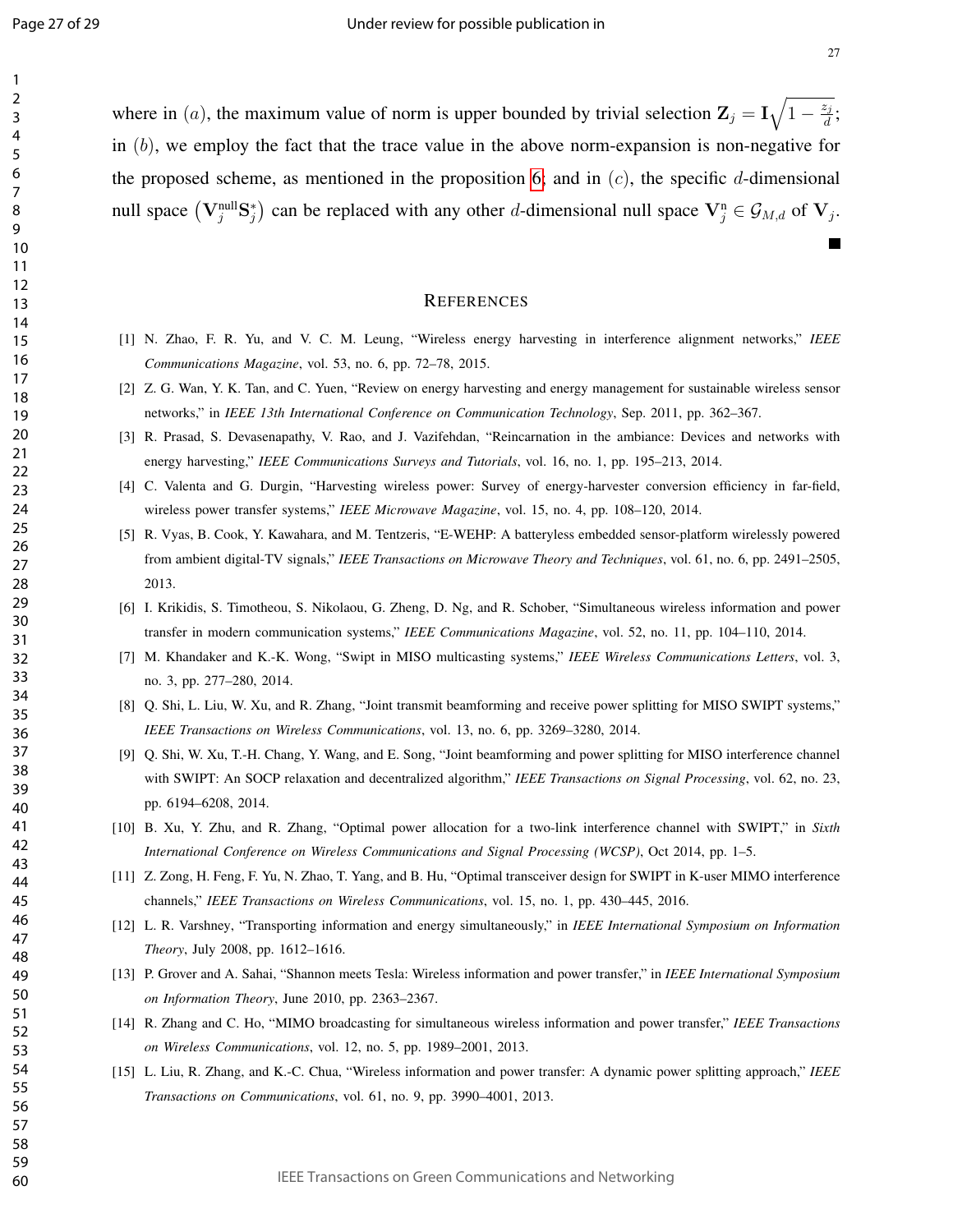[16] X. Chen, C. Yuen, and Z. Zhang, "Wireless energy and information transfer tradeoff for limited-feedback multiantenna systems with energy beamforming," *IEEE Transactions on Vehicular Technology*, vol. 63, no. 1, pp. 407–412, 2014.

- [17] V. Cadambe and S. Jafar, "Interference alignment and degrees of freedom of the K-user interference channel," *IEEE Transactions on Information Theory*, vol. 54, no. 8, pp. 3425–3441, 2008.
- [18] N. Garg and G. Sharma, "Sum rate of k-user mimo interference channel for finite constellation inputs with interference alignment," in *National Conference on Communication (NCC)*, March 2016, pp. 1–4.
- [19] T. Xu and X.-g. Xia, "A diversity analysis for distributed interference alignment using the max-SINR algorithm," *IEEE Transactions on Information Theory*, vol. 60, no. 3, pp. 1857–1868, 2014.
- [20] S. M. Razavi and T. Ratnarajah, "Adaptive LS and MMSE-Based Beamformer Design for Multiuser MIMO Interference Channels," *IEEE Transactions on Vehicular Technology*, vol. 65, no. 1, pp. 132–144, Jan 2016.
- [21] N. Garg and G. Sharma, "Interference alignment in cellular system with multiple d2d networks," in *International Conference on Signal Processing and Communications (SPCOM)*, June 2016, pp. 1–4.
- [22] S. W. Peters and R. W. Heath Jr., "Interference alignment via alternating minimization," in *IEEE International Conference on Acoustics, Speech and Signal Processing (ICASSP)*, 2009, pp. 2445–2448.
- [23] K. Anand, E. Gunawan, and Y. Guan, "Beamformer design for the MIMO interference channels under limited channel feedback," *IEEE Transactions on Communications*, vol. 61, no. 8, pp. 3246–3258, 2013.
- [24] N. Ravindran and N. Jindal, "Limited feedback-based block diagonalization for the MIMO broadcast channel," *IEEE Journal on Selected Areas in Communications*, vol. 26, no. 8, pp. 1473–1482, 2008.
- [25] N. Jindal, "MIMO broadcast channels with finite-rate feedback," *IEEE Transactions on Information Theory*, vol. 52, no. 11, pp. 5045–5060, 2006.
- [26] R. Krishnamachari and M. Varanasi, "Interference alignment under limited feedback for MIMO interference channels," *IEEE Transactions on Signal Processing*, vol. 61, no. 99, pp. 3908–3917, 2013.
- [27] N. Garg and G. Sharma, "Analog precoder feedback schemes with interference alignment," *IEEE Transactions on Wireless Communications*, vol. 17, no. 8, pp. 5382–5396, Aug 2018.
- [28] ——, "Precoder quantization for interference alignment with limited feedback," in *IEEE Wireless Communications & Networking Conference (WCNC)*, 2015, pp. 281–286.
- [29] N. Garg and G. Sharma, "A quantization method for precoder feedback in interference channel," in *International Conference on Signal Processing and Communications (SPCOM)*, June 2016, pp. 1–5.
- [30] X. Chen and C. Yuen, "Performance analysis and optimization for interference alignment over MIMO interference channels with limited feedback," *IEEE Transactions on Signal Processing*, vol. 62, no. 7, pp. 1785–1795, 2014.
- [31] J. Park and B. Clerckx, "Transmission strategies for joint wireless information and energy transfer in a two-user mimo interference channel," in *IEEE International Conference on Communications Workshops (ICC)*, June 2013, pp. 591–595.
- [32] S. Lee, L. Liu, and R. Zhang, "Collaborative wireless energy and information transfer in interference channel," *IEEE Transactions on Wireless Communications*, vol. 14, no. 1, pp. 545–557, Jan 2015.
- [33] S. Timotheou, I. Krikidis, and B. Ottersten, "MISO interference channel with QoS and RF energy harvesting constraints," in *IEEE International Conference on Communications (ICC)*, June 2013, pp. 4191–4196.
- [34] N. Zhao, F. R. Yu, and H. Sun, "Adaptive energy-efficient power allocation in green interference-alignment-based wireless networks," *IEEE Transactions on Vehicular Technology*, vol. 64, no. 9, pp. 4268–4281, 2015.
- [35] X. Li, Y. Sun, F. R. Yu, and N. Zhao, "Antenna selection and power splitting for simultaneous wireless information and power transfer in interference alignment networks," in *2014 IEEE Global Communications Conference*, 2014, pp. 2667–2672.